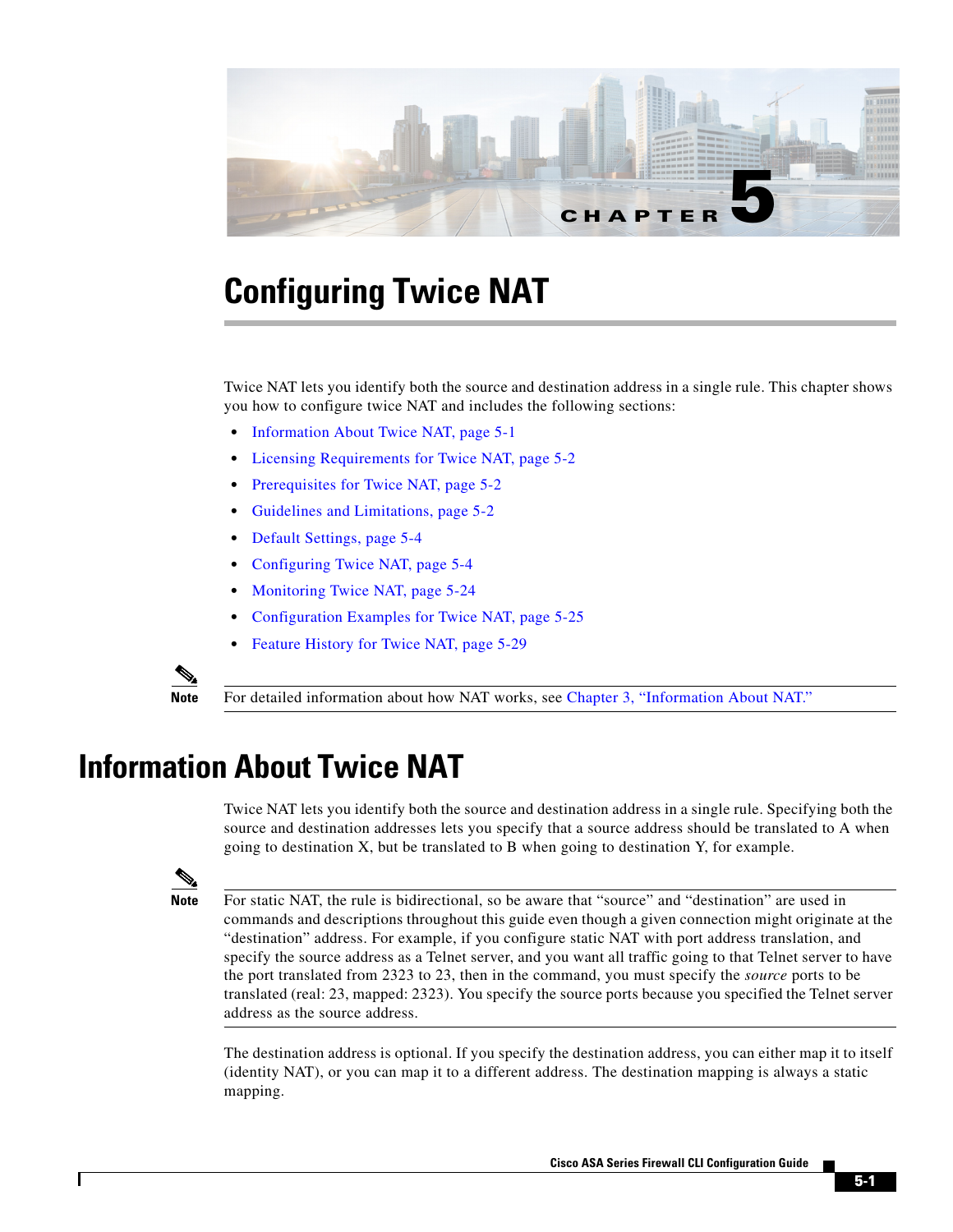Ι

Twice NAT also lets you use service objects for static NAT-with-port-translation; network object NAT only accepts inline definition.

For detailed information about the differences between twice NAT and network object NAT, see the "How NAT is Implemented" section on page 3-13.

Twice NAT rules are added to section 1 of the NAT rules table, or if specified, section 3. For more information about NAT ordering, see the "NAT Rule Order" section on page 3-18.

# <span id="page-1-0"></span>**Licensing Requirements for Twice NAT**

| <b>Model</b>      | <b>{equirement</b><br>100000 |
|-------------------|------------------------------|
| Δ1<br>models<br>. | $D_{0.02}$<br>Anso<br>15 U   |

# <span id="page-1-1"></span>**Prerequisites for Twice NAT**

- For both the real and mapped addresses, configure network objects or network object groups (the **object network** or **object-group network** command). Network object groups are particularly useful for creating a mapped address pool with discontinuous IP address ranges or multiple hosts or subnets. To create a network object or group, see the "Configuring Network Objects and Groups" section on page 15-2 in the general operations configuration guide.
- **•** For static NAT-with-port-translation, configure TCP or UDP service objects (the **object service**  command). To create a service object, see the "Configuring Service Objects and Service Groups" section on page 15-5 in the general operations configuration guide.

For specific guidelines for objects and groups, see the configuration section for the NAT type you want to configure. See also the ["Guidelines and Limitations"](#page-1-2) section.

## <span id="page-1-2"></span>**Guidelines and Limitations**

This section includes the guidelines and limitations for this feature.

### **Context Mode Guidelines**

Supported in single and multiple context mode.

### **Firewall Mode Guidelines**

- **•** Supported in routed and transparent firewall mode.
- **•** In transparent mode, you must specify the real and mapped interfaces; you cannot use **any**.
- **•** In transparent mode, you cannot configure interface PAT, because the transparent mode interfaces do not have IP addresses. You also cannot use the management IP address as a mapped address.
- In transparent mode, translating between IPv4 and IPv6 networks is not supported. Translating between two IPv6 networks, or between two IPv4 networks is supported.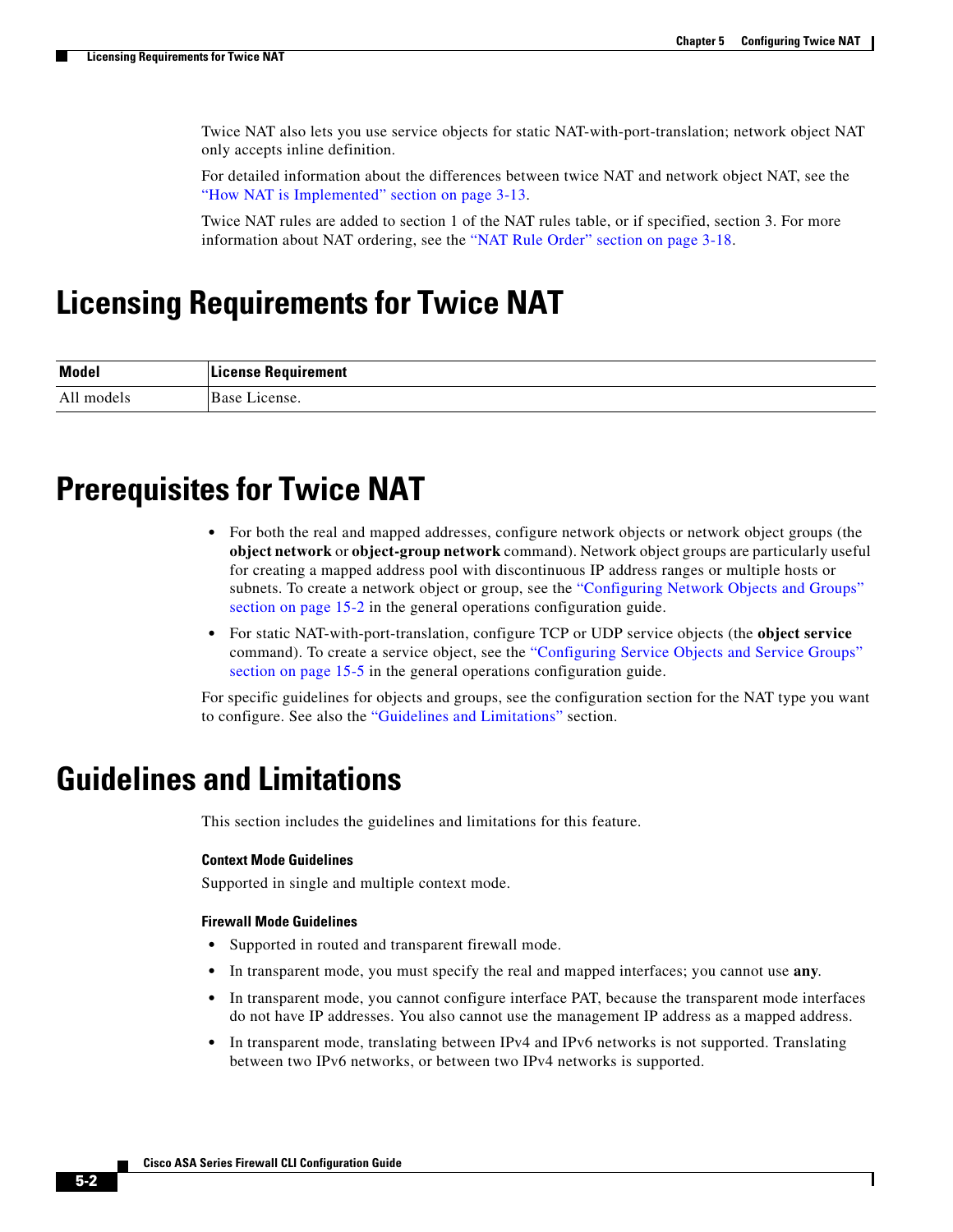### **IPv6 Guidelines**

- **•** Supports IPv6.
- **•** For routed mode, you can also translate between IPv4 and IPv6.
- For transparent mode, translating between IPv4 and IPv6 networks is not supported. Translating between two IPv6 networks, or between two IPv4 networks is supported.
- **•** For transparent mode, a PAT pool is not supported for IPv6.
- **•** For static NAT, you can specify an IPv6 subnet up to /64. Larger subnets are not supported.
- When using FTP with NAT46, when an IPv4 FTP client connects to an IPv6 FTP server, the client must use either the extended passive mode (EPSV) or extended port mode (EPRT); PASV and PORT commands are not supported with IPv6.

### **Additional Guidelines**

• You cannot configure FTP destination port translation when the source IP address is a subnet (or any other application that uses a secondary connection); the FTP data channel establishment does not succeed. For example, the following configuration does not work:

```
object network MyInsNet
 subnet 10.1.2.0 255.255.255.0
object network MapInsNet
 subnet 209.165.202.128 255.255.255.224
object network Server1
 host 209.165.200.225
object network Server1_mapped
 host 10.1.2.67
object service REAL_ftp
 service tcp destination eq ftp
object service MAPPED_ftp
 service tcp destination eq 2021
object network MyOutNet
 subnet 209.165.201.0 255.255.255.224
```

```
nat (inside, outside) source static MyInsNet MapInsNet destination static
Server1_mapped Server1_service MAPPED_ftp REAL_ftp
```
**•** If you change the NAT configuration, and you do not want to wait for existing translations to time out before the new NAT information is used, you can clear the translation table using the **clear xlate** command. However, clearing the translation table disconnects all current connections that use translations.



**Note** If you remove a dynamic NAT or PAT rule, and then add a new rule with mapped addresses that overlap the addresses in the removed rule, then the new rule will not be used until all connections associated with the removed rule time out or are cleared using the **clear xlate**  command. This safeguard ensures that the same address is not assigned to multiple hosts.

- **•** You cannot use an object group with both IPv4 and IPv6 addresses; the object group must include only one type of address.
- **•** When using the **any** keyword in a NAT rule, the definition of "any" traffic (IPv4 vs. IPv6) depends on the rule. Before the ASA performs NAT on a packet, the packet must be IPv6-to-IPv6 or IPv4-to-IPv4; with this prerequisite, the ASA can determine the value of **any** in a NAT rule. For example, if you configure a rule from "any" to an IPv6 server, and that server was mapped from an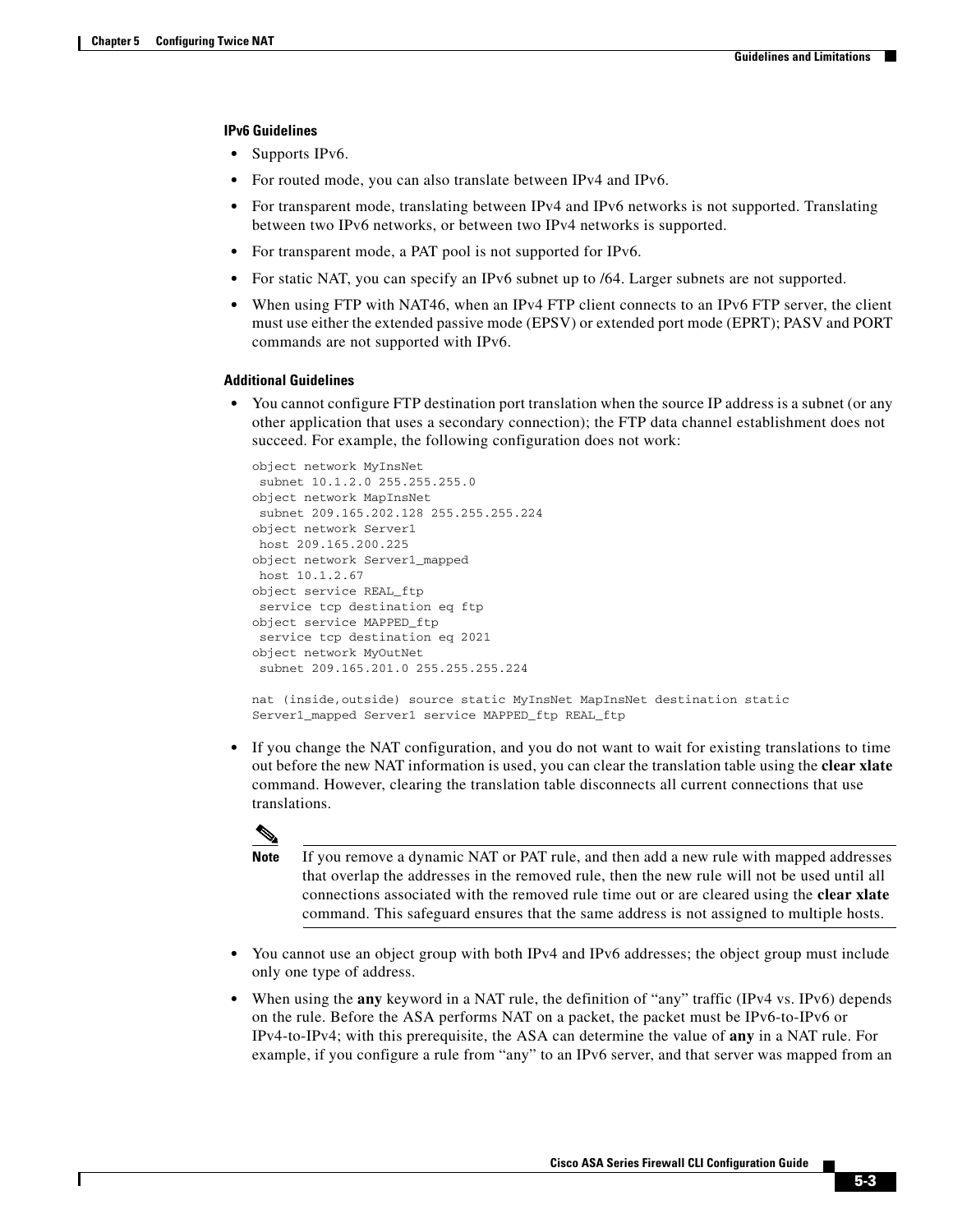Ι

IPv4 address, then **any** means "any IPv6 traffic." If you configure a rule from "any" to "any," and you map the source to the interface IPv4 address, then **any** means "any IPv4 traffic" because the mapped interface address implies that the destination is also IPv4.

- **•** Objects and object groups used in NAT cannot be undefined; they must include IP addresses.
- **•** You can use the same objects in multiple rules.
- **•** The mapped IP address pool cannot include:
	- **–** The mapped interface IP address. If you specify **any** interface for the rule, then all interface IP addresses are disallowed. For interface PAT (routed mode only), use the **interface** keyword instead of the IP address.
	- **–** (Transparent mode) The management IP address.
	- **–** (Dynamic NAT) The standby interface IP address when VPN is enabled.
	- **–** Existing VPN pool addresses.

## <span id="page-3-0"></span>**Default Settings**

- **•** By default, the rule is added to the end of section 1 of the NAT table.
- **•** (Routed mode) The default real and mapped interface is Any, which applies the rule to all interfaces.
- **•** If you specify an optional interface, then the ASA uses the NAT configuration to determine the egress interface, but you have the option to always use a route lookup instead.

## <span id="page-3-1"></span>**Configuring Twice NAT**

This section describes how to configure twice NAT. This section includes the following topics:

- **•** [Adding Network Objects for Real and Mapped Addresses, page 5-4](#page-3-2)
- **•** [\(Optional\) Adding Service Objects for Real and Mapped Ports, page 5-6](#page-5-0)
- **•** [Configuring Dynamic NAT, page 5-7](#page-6-0)
- **•** [Configuring Dynamic PAT \(Hide\), page 5-11](#page-10-0)
- **•** [Configuring Static NAT or Static NAT-with-Port-Translation, page 5-18](#page-17-0)
- **•** [Configuring Identity NAT, page 5-21](#page-20-0)
- **•** [Configuring Per-Session PAT Rules, page 5-24](#page-23-1)

## <span id="page-3-2"></span>**Adding Network Objects for Real and Mapped Addresses**

For each NAT rule, configure up to four network objects or groups for:

- **• Source real address**
- **• Source mapped address**
- **• Destination real address**
- **• Destination mapped address**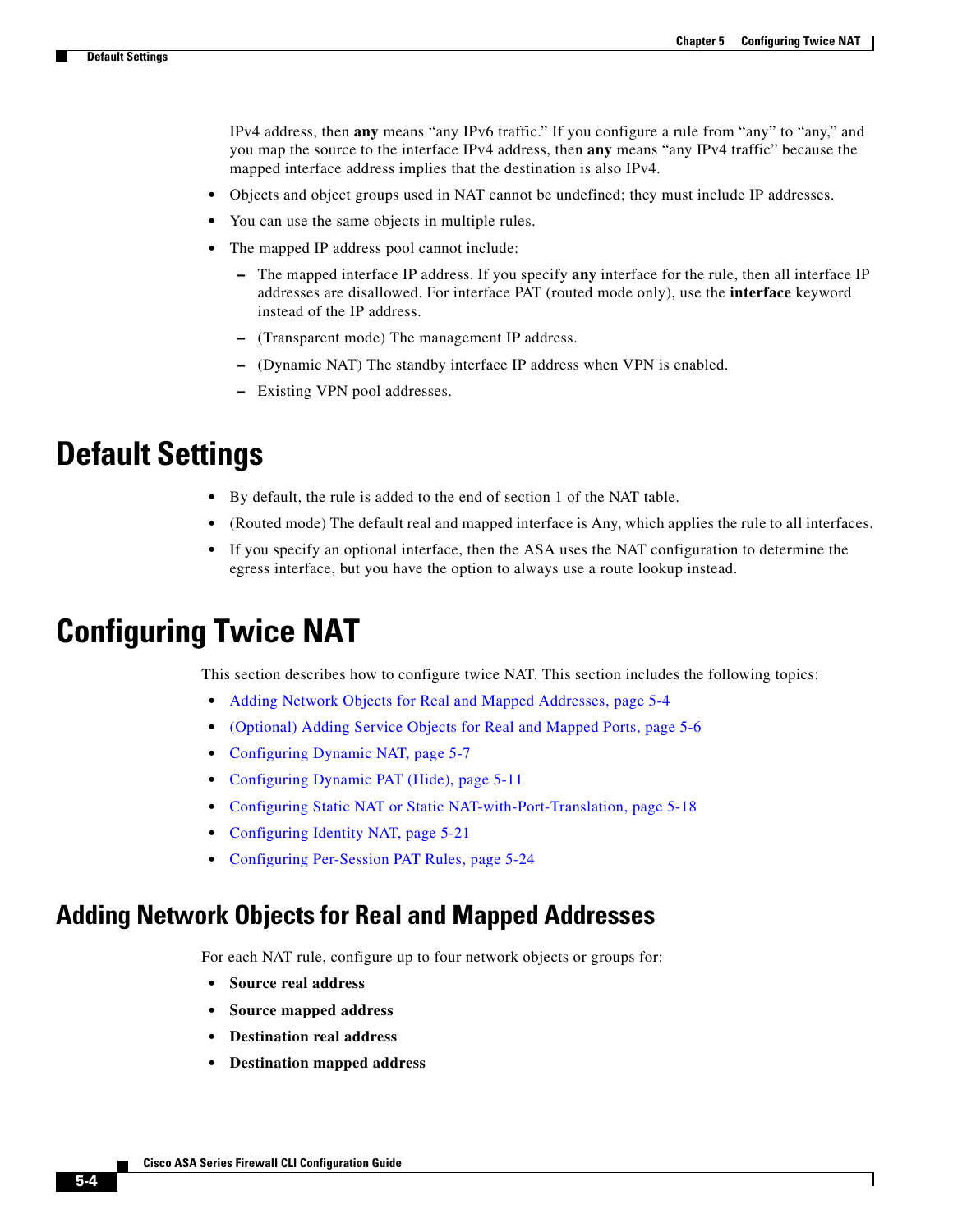Objects are required unless you specify the **any** keyword inline to represent all traffic, or for some types of NAT, the **interface** keyword to represent the interface address. For more information about configuring a network object or group, see the "Configuring Network Objects and Groups" section on page 15-2 in the general operations configuration guide.

### **Guidelines**

- A network object group can contain objects and/or inline addresses of either IPv4 or IPv6 addresses. The group cannot contain both IPv4 and IPv6 addresses; it must contain one type only.
- **•** See the ["Guidelines and Limitations" section on page 5-2](#page-1-2) for information about disallowed mapped IP addresses.
- **•** Source Dynamic NAT:
	- **–** You typically configure a larger group of real addresses to be mapped to a smaller group.
	- **–** The mapped object or group cannot contain a subnet; the object must define a range; the group can include hosts and ranges.
	- **–** If a mapped network object contains both ranges and host IP addresses, then the ranges are used for dynamic NAT, and the host IP addresses are used as a PAT fallback.
- **•** Source Dynamic PAT (Hide):
	- **–** The mapped object or group cannot contain a subnet; a network object must define a host, or for a PAT pool, a range; a network object group (for a PAT pool) can include hosts and ranges.
- **•** Source Static NAT or Static NAT with port translation:
	- **–** The mapped object or group can contain a host, range, or subnet.
	- **–** The static mapping is typically one-to-one, so the real addresses have the same quantity as the mapped addresses. You can, however, have different quantities if desired. For more information, see the "Static NAT" section on page 3-3.
- **•** Source Identity NAT
	- **–** The real and mapped objects must match; you can use the same object for both, or you can create separate objects that contain the same IP addresses.
- **•** Destination Static NAT or Static NAT with port translation (the destination translation is always static):
	- **–** Although the main feature of twice NAT is the inclusion of the destination IP address, the destination address is optional. If you do specify the destination address, you can configure static translation for that address or just use identity NAT for it. You might want to configure twice NAT without a destination address to take advantage of some of the other qualities of twice NAT, including the use of network object groups for real addresses, or manually ordering of rules. For more information, see the "Main Differences Between Network Object NAT and Twice NAT" section on page 3-13.
	- **–** For identity NAT, the real and mapped objects must match; you can use the same object for both, or you can create separate objects that contain the same IP addresses.
	- **–** The static mapping is typically one-to-one, so the real addresses have the same quantity as the mapped addresses. You can, however, have different quantities if desired. For more information, see the "Static NAT" section on page 3-3.
	- **–** For static interface NAT with port translation (routed mode only), you can specify the **interface** keyword instead of a network object/group for the mapped address. For more information, see the "Static Interface NAT with Port Translation" section on page 3-5.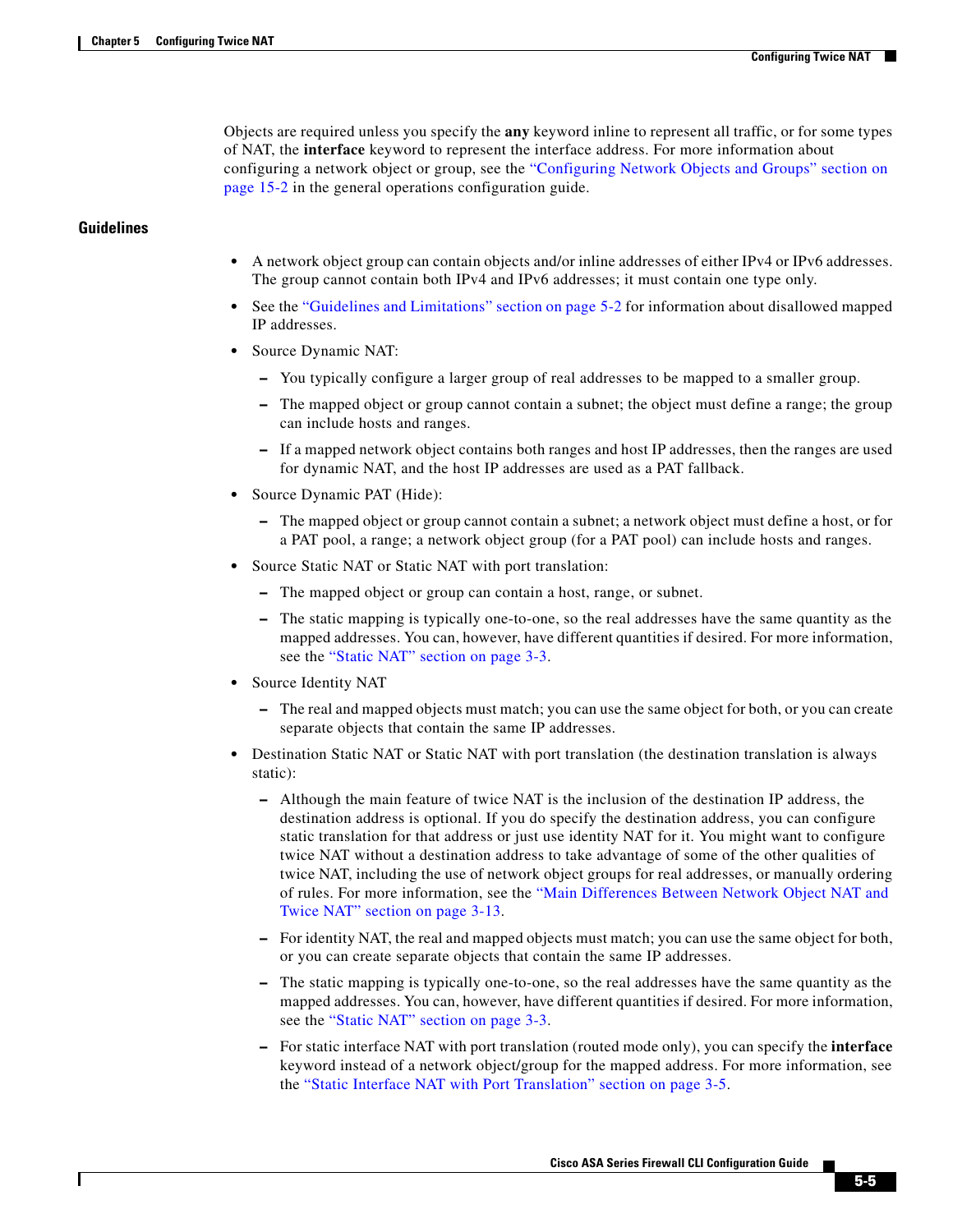ן

## **Detailed Steps**

| <b>Command</b>                                                                                                                                                                                                                                           | <b>Purpose</b>                                    |
|----------------------------------------------------------------------------------------------------------------------------------------------------------------------------------------------------------------------------------------------------------|---------------------------------------------------|
| object network obj_name<br>{host ip_address   subnet<br>subnet_address netmask   range<br>ip_address_1 ip_address_2}                                                                                                                                     | Adds a network object, either IPv4 or IPv6.       |
| Example:<br>hostname(config)# object network MyInsNet<br>hostname(config-network-object)# subnet<br>10.1.1.0 255.255.255.0                                                                                                                               |                                                   |
| object-group network grp_name<br>{network-object {object net_obj_name  <br>subnet_address netmask<br>host $ip\_address$  <br>group-object grp_obj_name}                                                                                                  | Adds a network object group, either IPv4 or IPv6. |
| Example:<br>hostname(config)# object network TEST<br>hostname(config-network-object)# range<br>10.1.1.1 10.1.1.70                                                                                                                                        |                                                   |
| hostname(config)# object network TEST2<br>hostname(config-network-object)# range<br>10.1.2.1 10.1.2.70                                                                                                                                                   |                                                   |
| hostname(config-network-object)#<br>object-group network MAPPED_IPS<br>hostname(config-network)# network-object<br>object TEST<br>hostname(config-network)# network-object<br>object TEST2<br>hostname(config-network)# network-object<br>host 10.1.2.79 |                                                   |

## <span id="page-5-0"></span>**(Optional) Adding Service Objects for Real and Mapped Ports**

Configure service objects for:

- **• Source real port (Static only)** *or* **Destination real port**
- **• Source mapped port (Static only)** *or* **Destination mapped port**

For more information about configuring a service object, see the "Configuring a Service Object" section on page 15-5 in the general operations configuration guide.

### **Guidelines**

- **•** NAT only supports TCP or UDP. When translating a port, be sure the protocols in the real and mapped service objects are identical (both TCP or both UDP).
- **•** The "not equal" (**neq**) operator is not supported.
- For identity port translation, you can use the same service object for both the real and mapped ports.
- **•** Source Dynamic NAT—Source Dynamic NAT does not support port translation.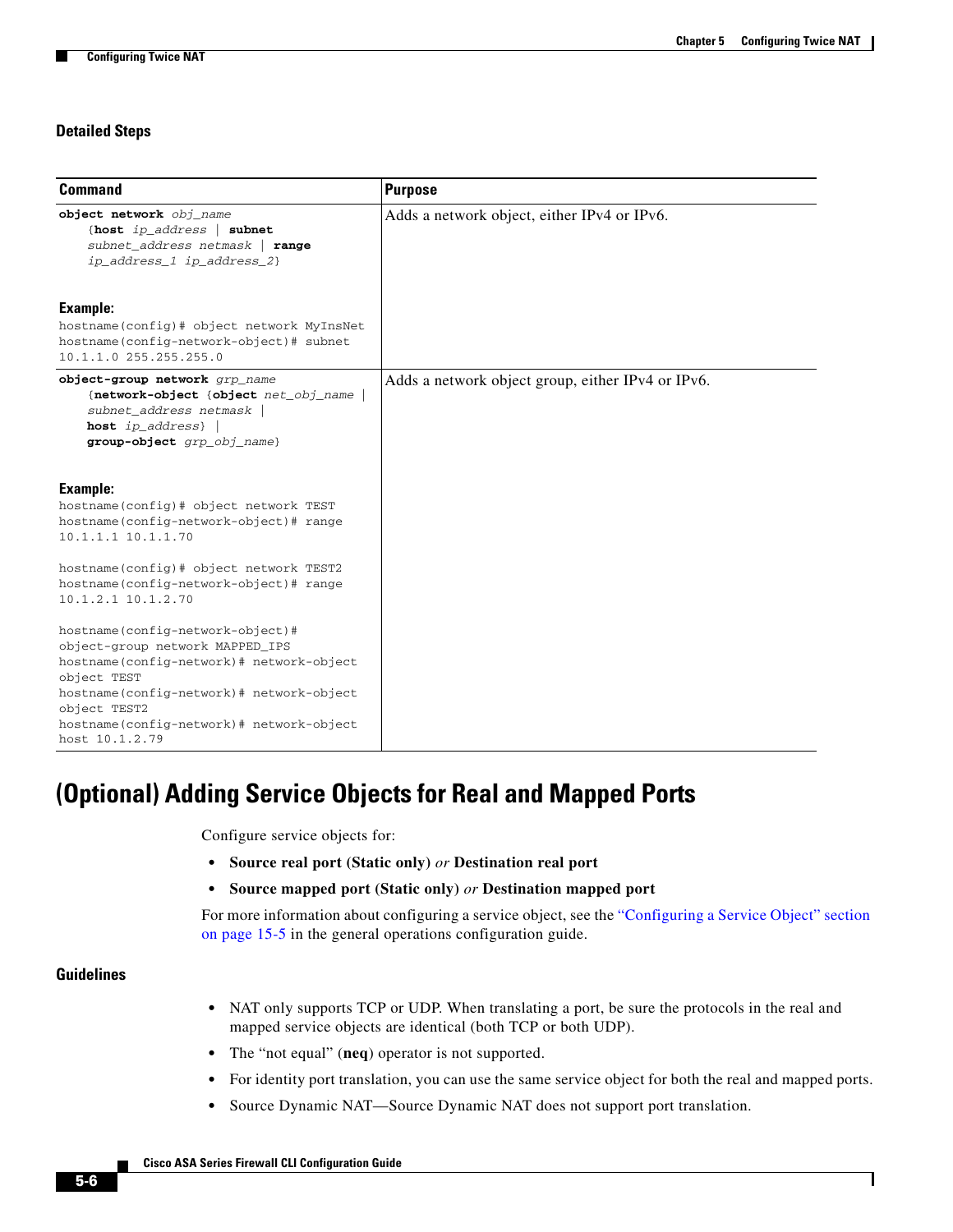- **•** Source Dynamic PAT (Hide)—Source Dynamic PAT does not support port translation.
- Source Static NAT or Static NAT with port translation—A service object can contain both a source and destination port; however, you should specify *either* the source *or* the destination port for both service objects. You should only specify *both* the source and destination ports if your application uses a fixed source port (such as some DNS servers); but fixed source ports are rare. For example, if you want to translate the port for the source host, then configure the source service.
- **•** Source Identity NAT—A service object can contain both a source and destination port; however, you should specify *either* the source *or* the destination port for both service objects. You should only specify *both* the source and destination ports if your application uses a fixed source port (such as some DNS servers); but fixed source ports are rare. For example, if you want to translate the port for the source host, then configure the source service.
- **•** Destination Static NAT or Static NAT with port translation (the destination translation is always static)—For non-static source NAT, you can only perform port translation on the destination. A service object can contain both a source and destination port, but only the destination port is used in this case. If you specify the source port, it will be ignored.

### **Detailed Steps**

 $\mathbf I$ 

|        | <b>Command</b>                                                                                                                  | Purpose                |
|--------|---------------------------------------------------------------------------------------------------------------------------------|------------------------|
| Step 1 | object service obj_name<br>service $\{ \texttt{top} \mid \texttt{udp} \}$ [source operator<br>port] [destination operator port] | Adds a service object. |
|        | Example:<br>hostname(config)# object service<br>REAL SRC SVC<br>hostname(config-service-object)# service<br>tcp source eq 80    |                        |
|        | hostname(config)# object service<br>MAPPED_SRC_SVC<br>hostname(config-service-object)# service<br>tcp source eq 8080            |                        |

## <span id="page-6-0"></span>**Configuring Dynamic NAT**

This section describes how to configure twice NAT for dynamic NAT. For more information, see the "Dynamic NAT" section on page 3-7.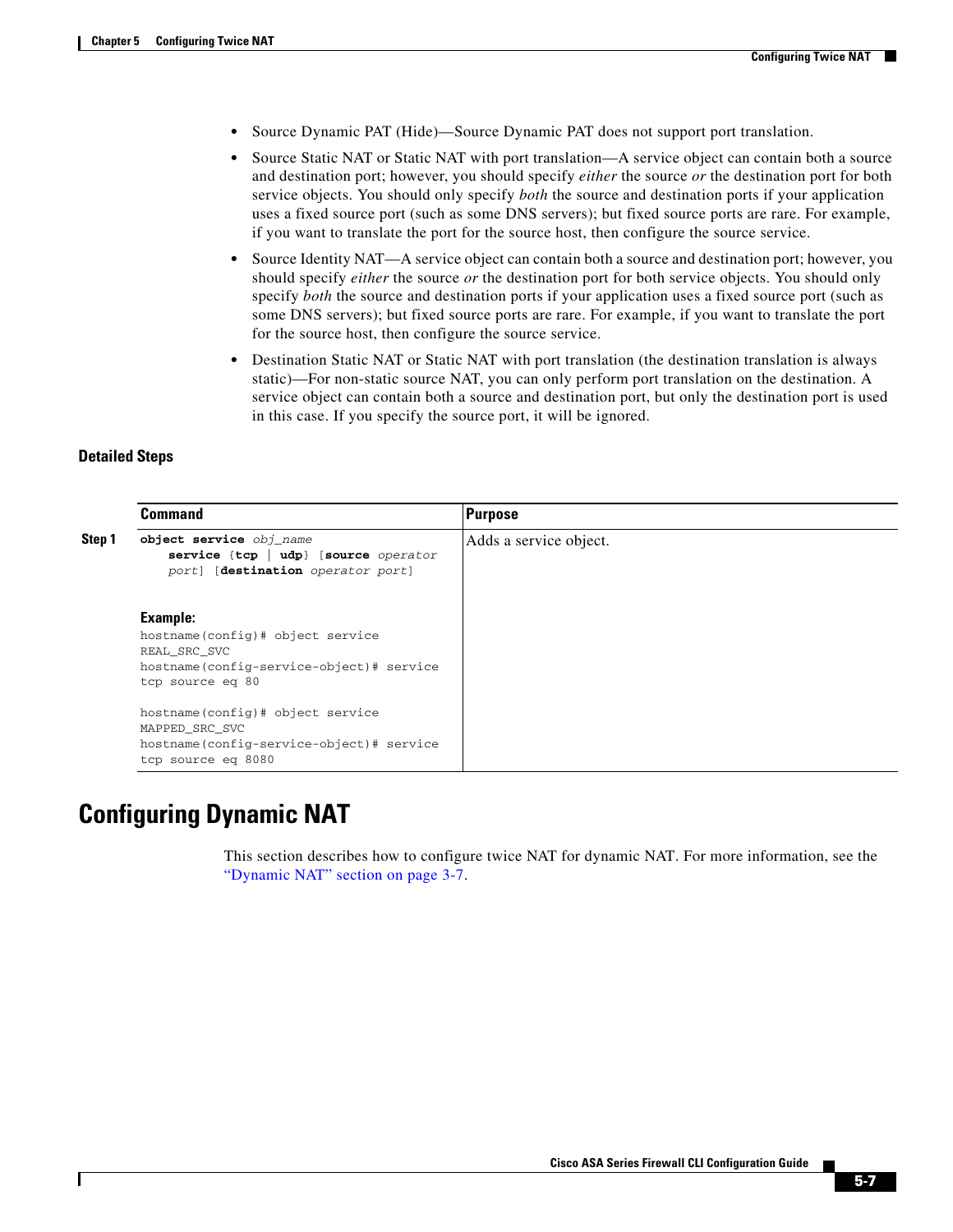## **Detailed Steps**

H

|        | <b>Command</b>                                                                                        | Purpose                                                                                                                                                                                                                                        |
|--------|-------------------------------------------------------------------------------------------------------|------------------------------------------------------------------------------------------------------------------------------------------------------------------------------------------------------------------------------------------------|
| Step 1 | Create network objects or groups for the:<br>Source real addresses<br>$\bullet$                       | See the "Adding Network Objects for Real and Mapped<br>Addresses" section on page 5-4.                                                                                                                                                         |
|        | Source mapped addresses<br>٠<br>Destination real addresses<br>$\bullet$                               | If you want to translate all source traffic, you can skip adding an<br>object for the source real addresses, and instead specify the any<br>keyword in the <b>nat</b> command.                                                                 |
|        | Destination mapped addresses<br>٠                                                                     | If you want to configure destination static interface NAT with port<br>translation only, you can skip adding an object for the destination<br>mapped addresses, and instead specify the <b>interface</b> keyword in<br>the <b>nat</b> command. |
| Step 2 | (Optional) Create service objects for the:<br>Destination real ports<br>٠<br>Destination mapped ports | See the "(Optional) Adding Service Objects for Real and Mapped<br>Ports" section on page 5-6.                                                                                                                                                  |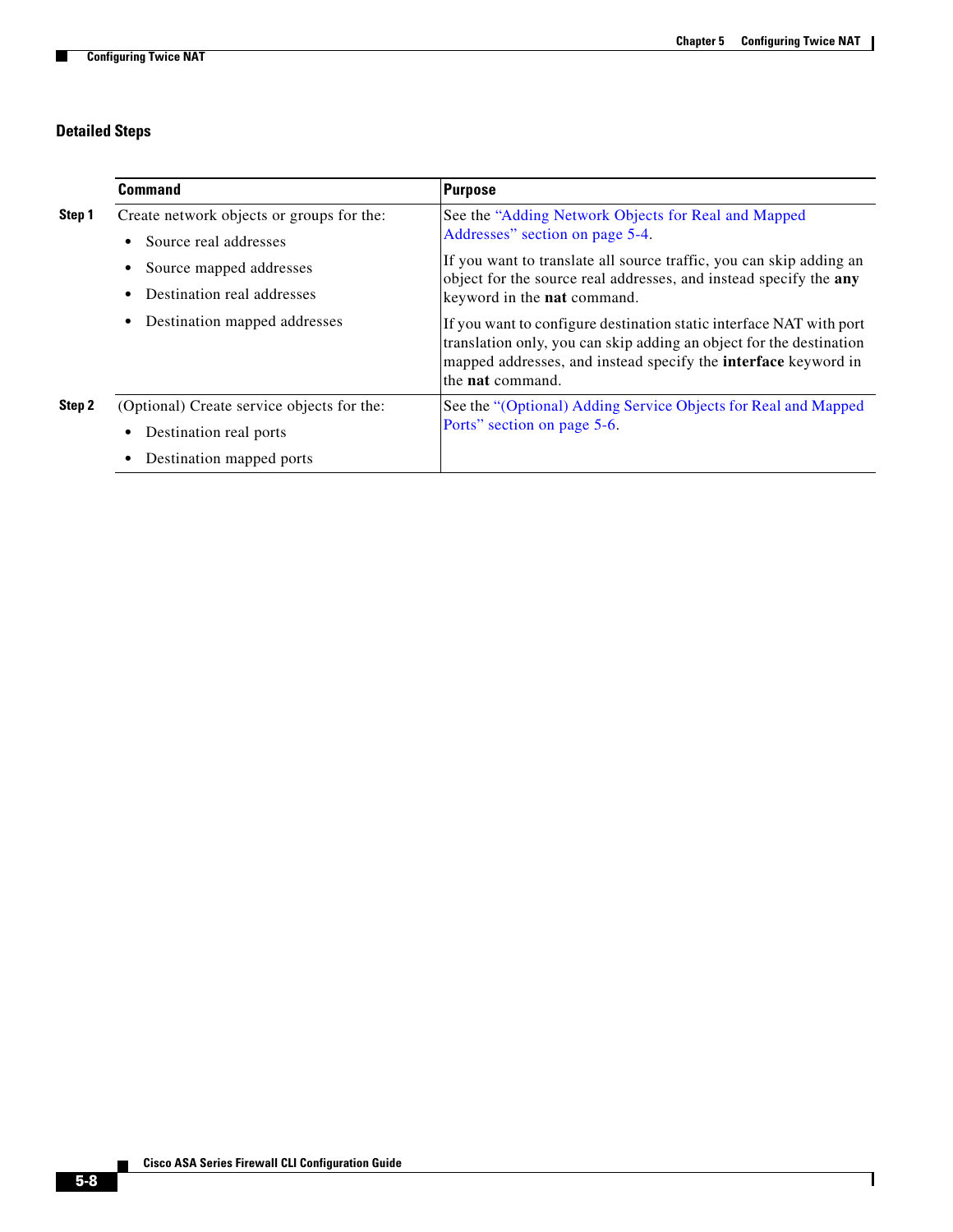$\mathbf{I}$ 

| <b>Command</b>                                                                                                                                                                                                                                                                                                                                                                                                                                                                                                          | <b>Purpose</b>                                                                                                                                                                                                                                                                                                                                                                                                                                                                                                                                                                                                                                                                                                                                                                                                                                                                                                                                                                                                                                                                                                                                                                                                                                                                                                                                                                                       |
|-------------------------------------------------------------------------------------------------------------------------------------------------------------------------------------------------------------------------------------------------------------------------------------------------------------------------------------------------------------------------------------------------------------------------------------------------------------------------------------------------------------------------|------------------------------------------------------------------------------------------------------------------------------------------------------------------------------------------------------------------------------------------------------------------------------------------------------------------------------------------------------------------------------------------------------------------------------------------------------------------------------------------------------------------------------------------------------------------------------------------------------------------------------------------------------------------------------------------------------------------------------------------------------------------------------------------------------------------------------------------------------------------------------------------------------------------------------------------------------------------------------------------------------------------------------------------------------------------------------------------------------------------------------------------------------------------------------------------------------------------------------------------------------------------------------------------------------------------------------------------------------------------------------------------------------|
| Step 3<br>$nat$ [( $real\_ifc$ , mapped_ifc)]<br>[line   {after-auto [line]}]<br>source dynamic {real_obj   any}<br>{mapped_obj [interface [ipv6]]}<br>[destination static {mapped_obj<br>$interface [ipv6]$ } $real\_obj]$<br>[service mapped_dest_svc_obj<br>real_dest_svc_obj] [dns] [unidirectional]<br>[inactive] [description desc]<br><b>Example:</b><br>hostname(config)# nat (inside, outside)<br>source dynamic MyInsNet NAT_POOL<br>destination static Server1_mapped Server1<br>service MAPPED_SVC REAL_SVC | Configure dynamic NAT. See the following guidelines:<br>Interfaces—(Required for transparent mode) Specify the real<br>$\bullet$<br>and mapped interfaces. Be sure to include the parentheses in<br>your command. In routed mode, if you do not specify the real<br>and mapped interfaces, all interfaces are used; you can also<br>specify the keyword any for one or both of the interfaces.<br>Section and Line—(Optional) By default, the NAT rule is<br>$\bullet$<br>added to the end of section 1 of the NAT table (see the "NAT<br>Rule Order" section on page 3-18). If you want to add the rule<br>into section 3 instead (after the network object NAT rules),<br>then use the <b>after-auto</b> keyword. You can insert a rule<br>anywhere in the applicable section using the <i>line</i> argument.<br>Source addresses:<br>$\bullet$<br>- Real-Specify a network object, group, or the any<br>keyword.<br>Mapped—Specify a different network object or group.<br>You can optionally configure the following fallback<br>method:<br>Interface PAT fallback—(Routed mode only) The<br>interface keyword enables interface PAT fallback. If you<br>specify ipv6, then the IPv6 address of the interface is<br>used. After the mapped IP addresses are used up, then the<br>IP address of the mapped interface is used. For this<br>option, you must configure a specific interface for the |

 $\blacksquare$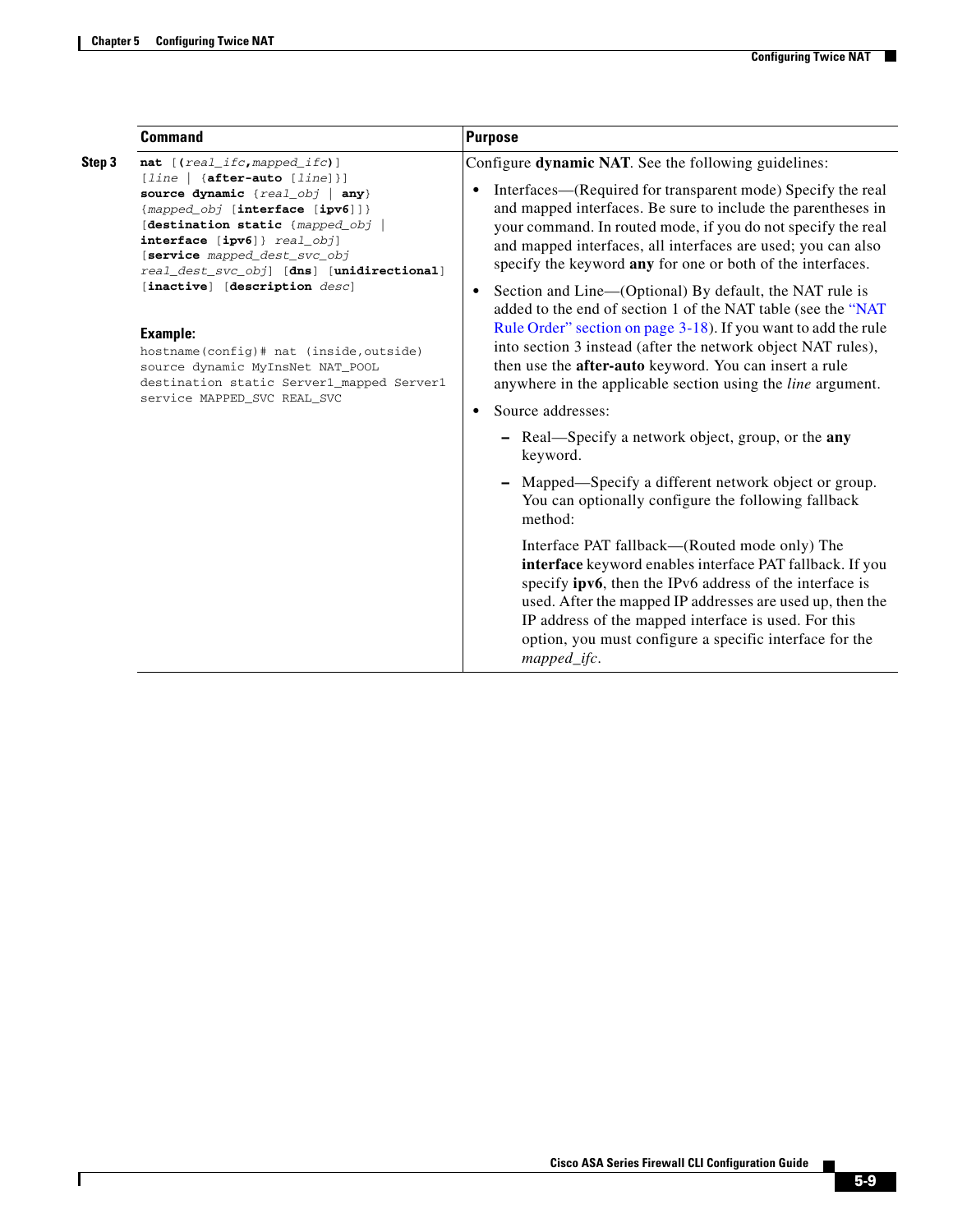H

| <b>Command</b> | <b>Purpose</b>                                                                                                                                                                                                                                                                                                                                                                                                                                                                |
|----------------|-------------------------------------------------------------------------------------------------------------------------------------------------------------------------------------------------------------------------------------------------------------------------------------------------------------------------------------------------------------------------------------------------------------------------------------------------------------------------------|
|                | (Continued)                                                                                                                                                                                                                                                                                                                                                                                                                                                                   |
|                | Destination addresses (Optional):<br>$\bullet$                                                                                                                                                                                                                                                                                                                                                                                                                                |
|                | Mapped—Specify a network object or group, or for static<br>interface NAT with port translation only, specify the<br>interface keyword. If you specify ipv6, then the IPv6<br>address of the interface is used. If you specify interface,<br>be sure to also configure the service keyword. For this<br>option, you must configure a specific interface for the<br>real_ifc. See the "Static Interface NAT with Port<br>Translation" section on page 3-5 for more information. |
|                | Real—Specify a network object or group. For identity<br>NAT, simply use the same object or group for both the<br>real and mapped addresses.                                                                                                                                                                                                                                                                                                                                   |
|                | Destination port—(Optional) Specify the service keyword<br>along with the mapped and real service objects. For identity<br>port translation, simply use the same service object for both<br>the real and mapped ports.                                                                                                                                                                                                                                                        |
|                | DNS-(Optional; for a source-only rule) The dns keyword<br>translates DNS replies. Be sure DNS inspection is enabled (it<br>is enabled by default). You cannot configure the dns keyword<br>if you configure a destination address. See the "DNS and<br>NAT" section on page 3-28 for more information.                                                                                                                                                                        |
|                | Unidirectional—(Optional) Specify unidirectional so the<br>$\bullet$<br>destination addresses cannot initiate traffic to the source<br>addresses.                                                                                                                                                                                                                                                                                                                             |
|                | Inactive—(Optional) To make this rule inactive without<br>having to remove the command, use the inactive keyword. To<br>reactivate it, reenter the whole command without the inactive<br>keyword.                                                                                                                                                                                                                                                                             |
|                | Description—Optional) Provide a description up to 200<br>characters using the description keyword.                                                                                                                                                                                                                                                                                                                                                                            |

П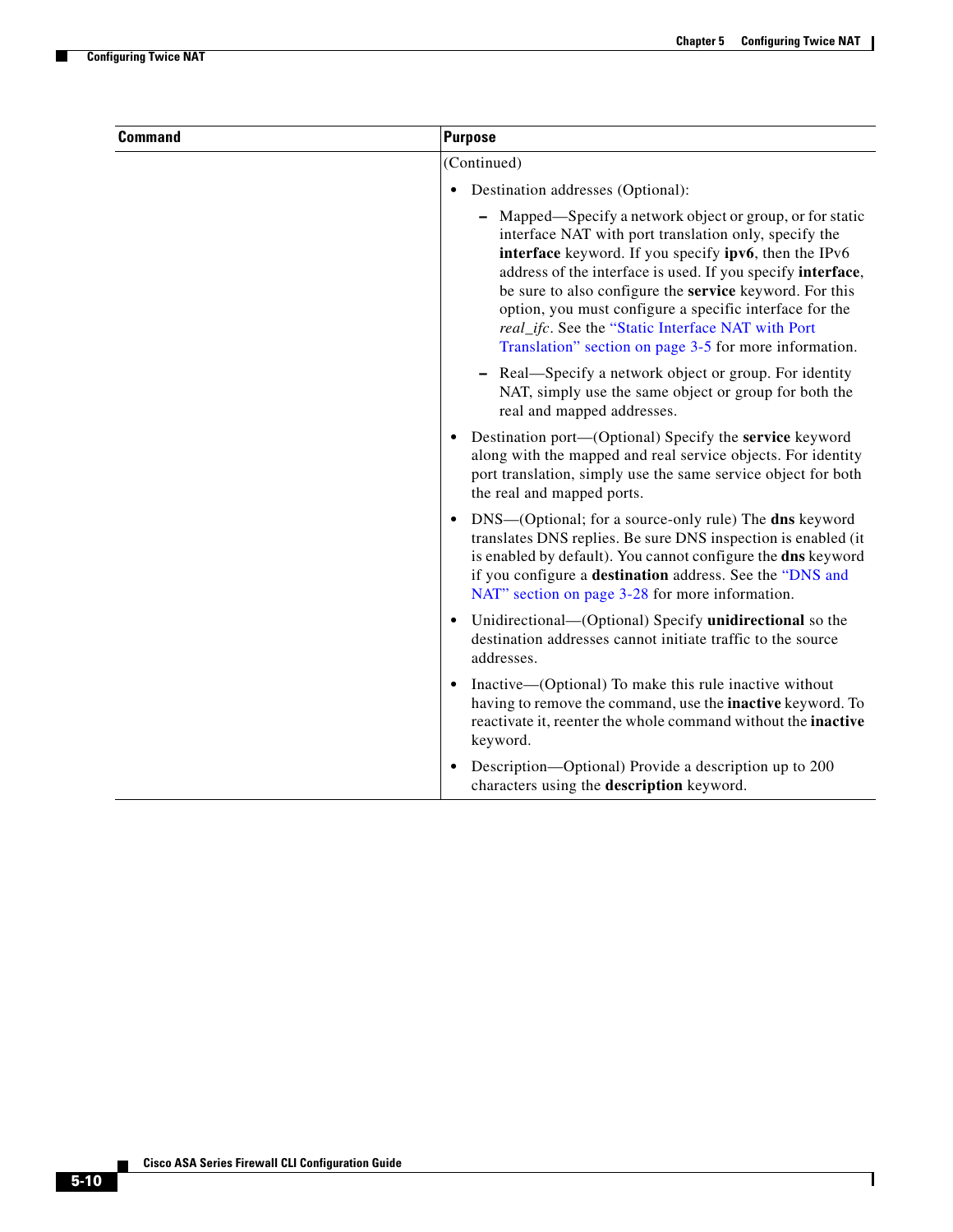#### **Examples**

The following example configures dynamic NAT for inside network 10.1.1.0/24 when accessing servers on the 209.165.201.1/27 network as well as servers on the 203.0.113.0/24 network:

```
hostname(config)# object network INSIDE_NW
hostname(config-network-object)# subnet 10.1.1.0 255.255.255.0
hostname(config)# object network MAPPED_1
hostname(config-network-object)# range 209.165.200.225 209.165.200.254
hostname(config)# object network MAPPED_2
hostname(config-network-object)# range 209.165.202.129 209.165.200.158
hostname(config)# object network SERVERS_1
hostname(config-network-object)# subnet 209.165.201.0 255.255.255.224
hostname(config)# object network SERVERS_2
hostname(config-network-object)# subnet 203.0.113.0 255.255.255.0
hostname(config)# nat (inside,outside) source dynamic INSIDE_NW MAPPED_1 destination
```

```
static SERVERS_1 SERVERS_1
hostname(config)# nat (inside,outside) source dynamic INSIDE_NW MAPPED_2 destination 
static SERVERS_2 SERVERS_2
```
The following example configures dynamic NAT for an IPv6 inside network 2001:DB8:AAAA::/96 when accessing servers on the IPv4 209.165.201.1/27 network as well as servers on the 203.0.113.0/24 network:

```
hostname(config)# object network INSIDE_NW
hostname(config-network-object)# subnet 2001:DB8:AAAA::/96
```
hostname(config)# **object network MAPPED\_1** hostname(config-network-object)# **range 209.165.200.225 209.165.200.254** hostname(config)# **object network MAPPED\_2** hostname(config-network-object)# **range 209.165.202.129 209.165.200.158**

hostname(config)# **object network SERVERS\_1** hostname(config-network-object)# **subnet 209.165.201.0 255.255.255.224**

```
hostname(config)# object network SERVERS_2
hostname(config-network-object)# subnet 203.0.113.0 255.255.255.0
```
hostname(config)# **nat (inside,outside) source dynamic INSIDE\_NW MAPPED\_1 destination static SERVERS\_1 SERVERS\_1** hostname(config)# **nat (inside,outside) source dynamic INSIDE\_NW MAPPED\_2 destination static SERVERS\_2 SERVERS\_2**

## <span id="page-10-0"></span>**Configuring Dynamic PAT (Hide)**

This section describes how to configure twice NAT for dynamic PAT (hide). For more information, see the "Dynamic PAT" section on page 3-8.

### **Guidelines**

For a PAT pool: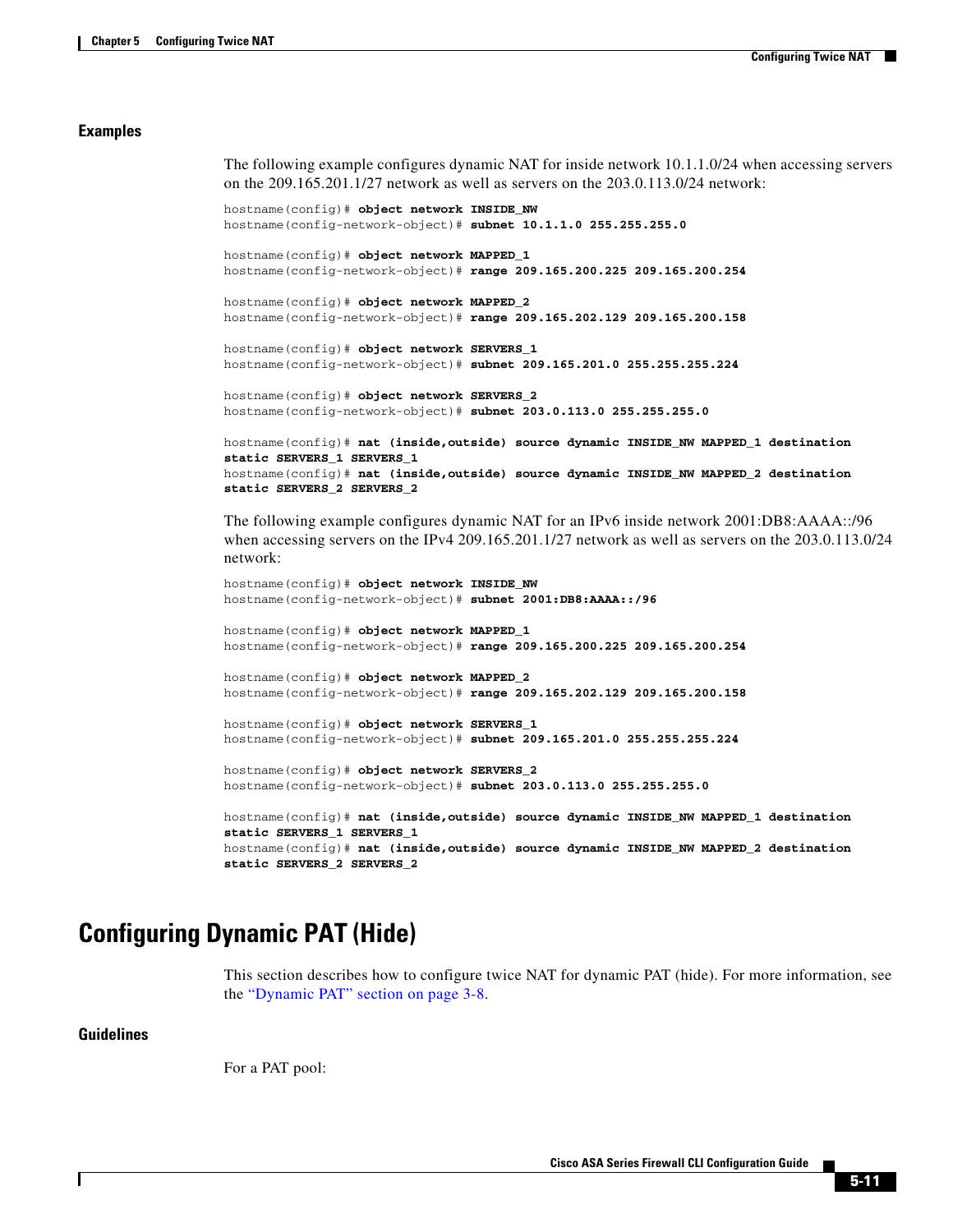Ι

- **•** If available, the real source port number is used for the mapped port. However, if the real port is *not* available, by default the mapped ports are chosen from the same range of ports as the real port number: 0 to 511, 512 to 1023, and 1024 to 65535. Therefore, ports below 1024 have only a small PAT pool that can be used.  $(8.4(3)$  and later, not including  $8.5(1)$  or  $8.6(1)$ ) If you have a lot of traffic that uses the lower port ranges, you can now specify a flat range of ports to be used instead of the three unequal-sized tiers: either 1024 to 65535, or 1 to 65535.
- If you use the same PAT pool object in two separate rules, then be sure to specify the same options for each rule. For example, if one rule specifies extended PAT and a flat range, then the other rule must also specify extended PAT and a flat range.

For extended PAT for a PAT pool:

- Many application inspections do not support extended PAT. See the "Default Settings" section on page 8-4 in Chapter 8, "Getting Started with Application Layer Protocol Inspection," for a complete list of unsupported inspections.
- **•** If you enable extended PAT for a dynamic PAT rule, then you cannot also use an address in the PAT pool as the PAT address in a separate static NAT-with-port-translation rule. For example, if the PAT pool includes 10.1.1.1, then you cannot create a static NAT-with-port-translation rule using 10.1.1.1 as the PAT address.
- **•** If you use a PAT pool and specify an interface for fallback, you cannot specify extended PAT.
- **•** For VoIP deployments that use ICE or TURN, do not use extended PAT. ICE and TURN rely on the PAT binding to be the same for all destinations.

For round robin for a PAT pool:

- If a host has an existing connection, then subsequent connections from that host will use the same PAT IP address if ports are available. **Note**: This "stickiness" does not survive a failover. If the ASA fails over, then subsequent connections from a host may not use the initial IP address.
- **•** Round robin, especially when combined with extended PAT, can consume a large amount of memory. Because NAT pools are created for every mapped protocol/IP address/port range, round robin results in a large number of concurrent NAT pools, which use memory. Extended PAT results in an even larger number of concurrent NAT pools.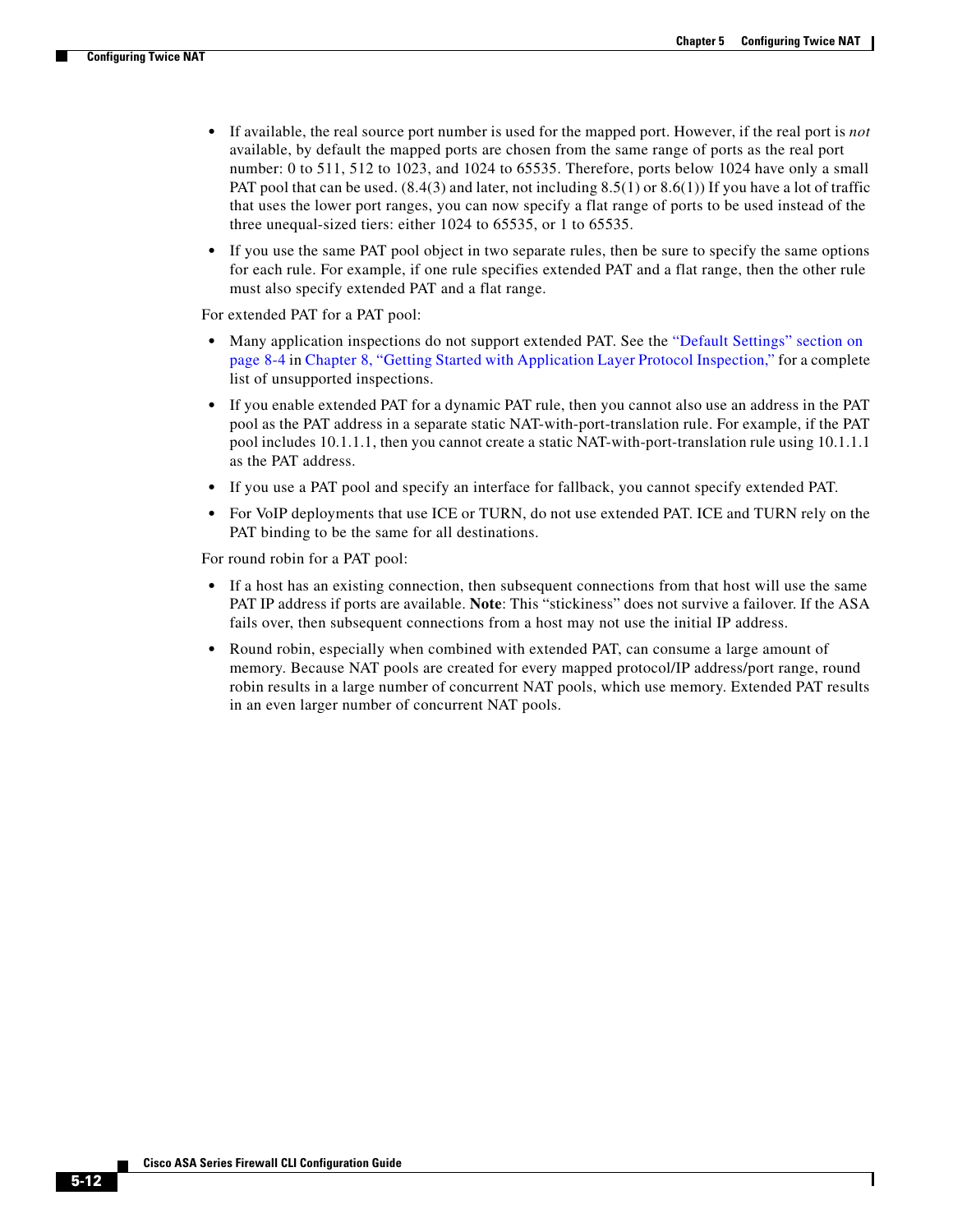## **Detailed Steps**

 $\mathbf{I}$ 

|        | <b>Command</b>                                                            | <b>Purpose</b>                                                                                                                                                                                                                                 |
|--------|---------------------------------------------------------------------------|------------------------------------------------------------------------------------------------------------------------------------------------------------------------------------------------------------------------------------------------|
| Step 1 | Create network objects or groups for the:<br>Source real addresses<br>٠   | See the "Adding Network Objects for Real and Mapped<br>Addresses" section on page 5-4.                                                                                                                                                         |
|        | Source mapped addresses<br>٠<br>Destination real addresses<br>٠           | If you want to translate all source traffic, you can skip adding an<br>object for the source real addresses, and instead specify the any<br>keyword in the <b>nat</b> command.                                                                 |
|        | Destination mapped addresses<br>٠                                         | If you want to use the interface address as the mapped address,<br>you can skip adding an object for the source mapped addresses,<br>and instead specify the <b>interface</b> keyword in the <b>nat</b> command.                               |
|        |                                                                           | If you want to configure destination static interface NAT with port<br>translation only, you can skip adding an object for the destination<br>mapped addresses, and instead specify the <b>interface</b> keyword in<br>the <b>nat</b> command. |
| Step 2 | (Optional) Create service objects for the:<br>Destination real ports<br>٠ | See the "(Optional) Adding Service Objects for Real and Mapped<br>Ports" section on page 5-6.                                                                                                                                                  |
|        | Destination mapped ports<br>$\bullet$                                     |                                                                                                                                                                                                                                                |

 $\blacksquare$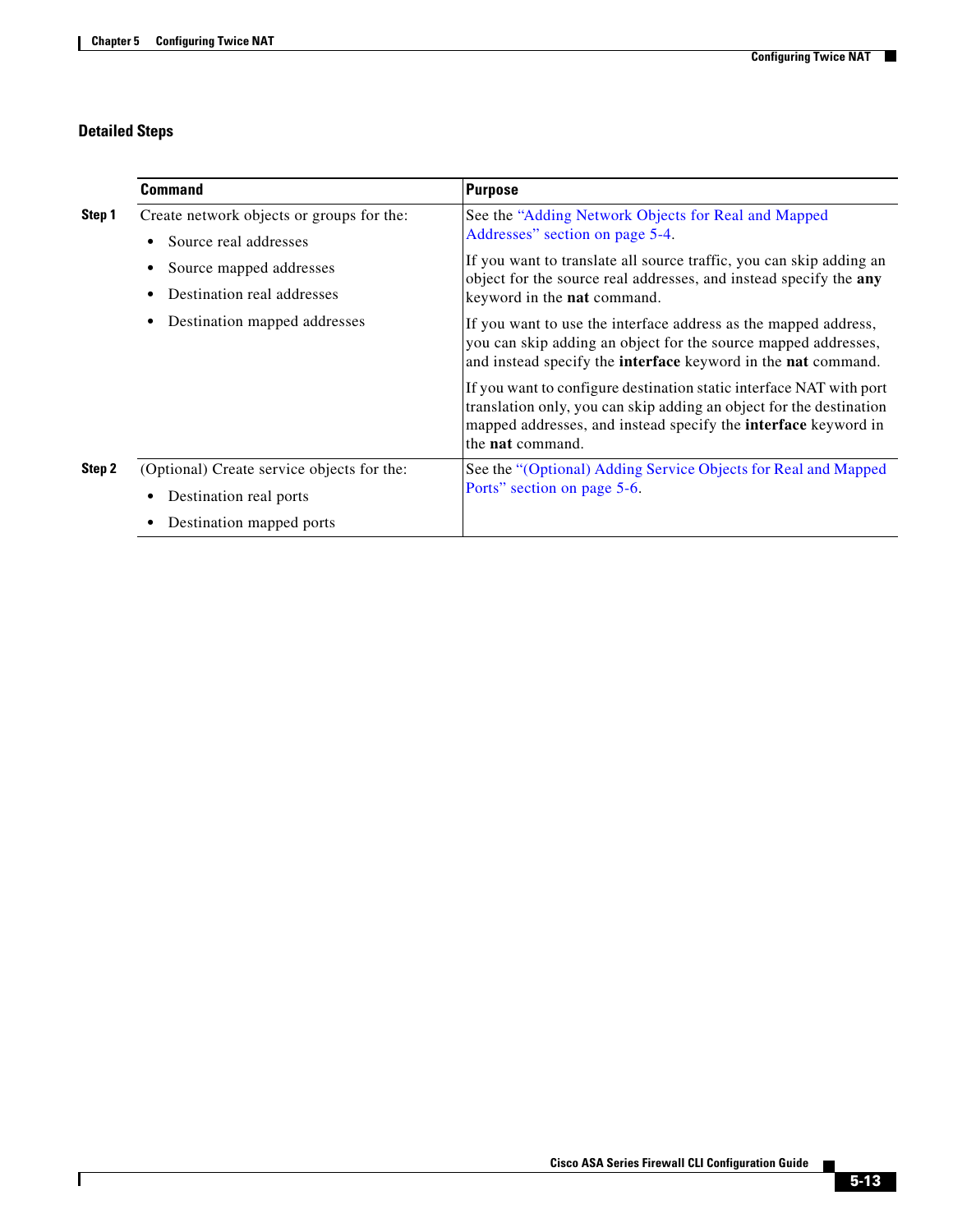H

|        | <b>Command</b>                                                                                                                                                                                                                                                                                                                            | <b>Purpose</b>                                                                                                                                                                                                                                                                                                                                                                                                                                                                    |
|--------|-------------------------------------------------------------------------------------------------------------------------------------------------------------------------------------------------------------------------------------------------------------------------------------------------------------------------------------------|-----------------------------------------------------------------------------------------------------------------------------------------------------------------------------------------------------------------------------------------------------------------------------------------------------------------------------------------------------------------------------------------------------------------------------------------------------------------------------------|
| Step 3 | nat [(real_ifc, mapped_ifc)]                                                                                                                                                                                                                                                                                                              | Configures dynamic PAT (hide). See the following guidelines:                                                                                                                                                                                                                                                                                                                                                                                                                      |
|        | $[line   {after-auto [line] }]$<br>source dynamic {real-obj   any}<br>{mapped_obj [interface [ipv6]]   [pat-pool<br>mapped_obj [round-robin] [extended]<br>[flat [include-reserve]] [interface<br>[ipv6]]   interface [ipv6]} [destination<br>static {mapped_obj   interface [ipv6]}                                                      | Interfaces—(Required for transparent mode) Specify the real<br>$\bullet$<br>and mapped interfaces. Be sure to include the parentheses in<br>your command. In routed mode, if you do not specify the real<br>and mapped interfaces, all interfaces are used; you can also<br>specify the keyword any for one or both of the interfaces.                                                                                                                                            |
|        | real_obj] [service mapped_dest_svc_obj<br>real_dest_svc_obj] [dns] [unidirectional]<br>[inactive] [description desc]<br><b>Example:</b><br>hostname(config)# nat (inside, outside)<br>source dynamic MyInsNet interface<br>destination static Server1 Server1<br>description Interface PAT for inside<br>addresses when going to server 1 | Section and Line-(Optional) By default, the NAT rule is<br>$\bullet$<br>added to the end of section 1 of the NAT table (see the "NAT<br>Rule Order" section on page 3-18). If you want to add the rule<br>into section 3 instead (after the network object NAT rules),                                                                                                                                                                                                            |
|        |                                                                                                                                                                                                                                                                                                                                           | then use the after-auto keyword. You can insert a rule<br>anywhere in the applicable section using the <i>line</i> argument.                                                                                                                                                                                                                                                                                                                                                      |
|        |                                                                                                                                                                                                                                                                                                                                           | Source addresses:<br>$\bullet$                                                                                                                                                                                                                                                                                                                                                                                                                                                    |
|        |                                                                                                                                                                                                                                                                                                                                           | - Real—Specify a network object, group, or the any<br>keyword. Use the any keyword if you want to translate all<br>traffic from the real interface to the mapped interface.                                                                                                                                                                                                                                                                                                       |
|        |                                                                                                                                                                                                                                                                                                                                           | Mapped—Configure one of the following:                                                                                                                                                                                                                                                                                                                                                                                                                                            |
|        |                                                                                                                                                                                                                                                                                                                                           | - Network object—Specify a network object that contains<br>a host address.                                                                                                                                                                                                                                                                                                                                                                                                        |
|        |                                                                                                                                                                                                                                                                                                                                           | - pat-pool—Specify the pat-pool keyword and a network<br>object or group that contains multiple addresses.                                                                                                                                                                                                                                                                                                                                                                        |
|        |                                                                                                                                                                                                                                                                                                                                           | - interface—(Routed mode only) Specify the interface<br>keyword alone to only use interface PAT. If you specify<br>ipv6, then the IPv6 address of the interface is used. When<br>specified with a PAT pool or network object, the<br>interface keyword enables interface PAT fallback. After<br>the PAT IP addresses are used up, then the IP address of<br>the mapped interface is used. For this option, you must<br>configure a specific interface for the <i>mapped_ifc</i> . |
|        |                                                                                                                                                                                                                                                                                                                                           | (continued)                                                                                                                                                                                                                                                                                                                                                                                                                                                                       |

П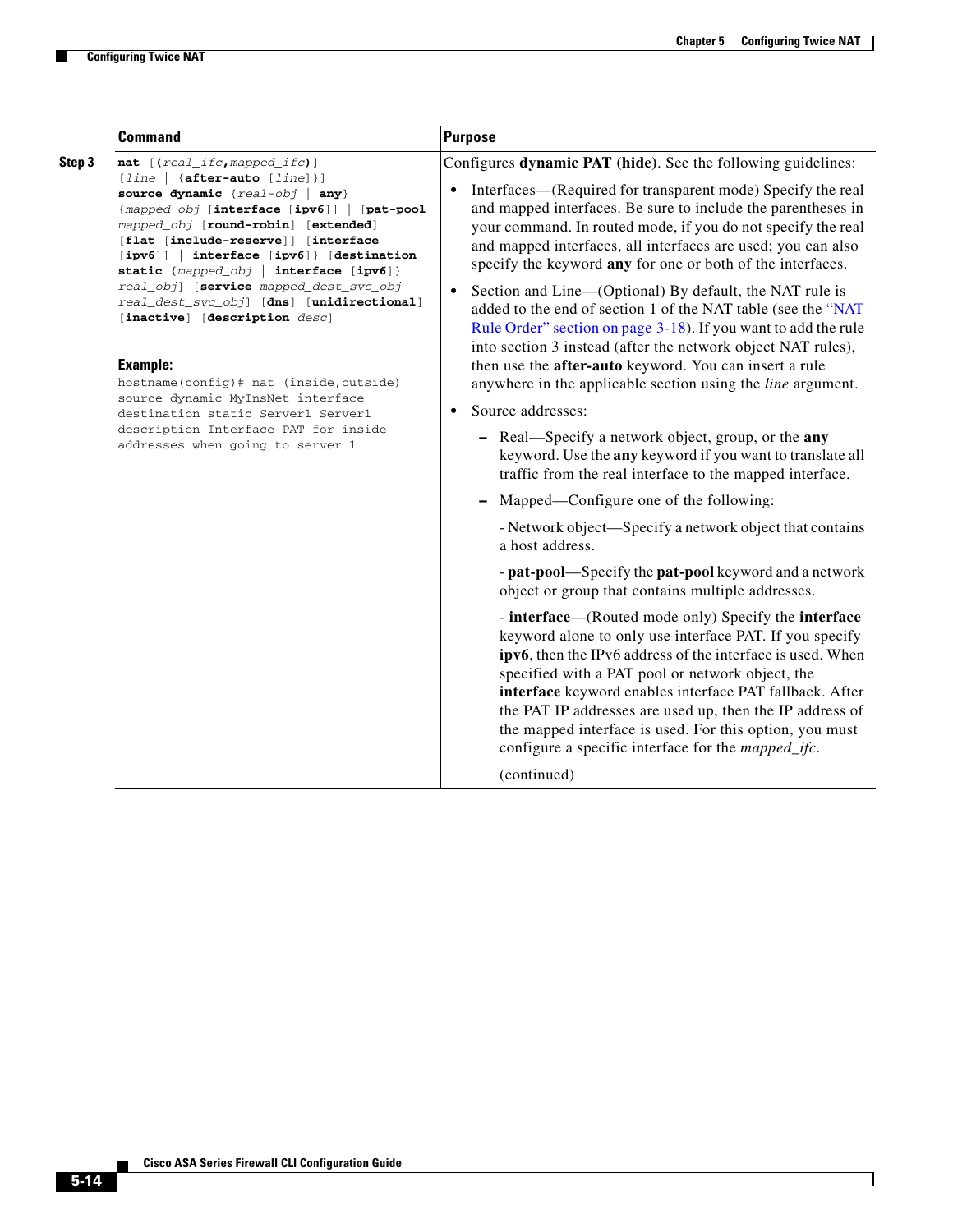$\mathbf{I}$ 

| <b>Command</b> | <b>Purpose</b>                                                                                                                                                                                                                                                                                                                                                                                                                                                                                                                                                                                                                |
|----------------|-------------------------------------------------------------------------------------------------------------------------------------------------------------------------------------------------------------------------------------------------------------------------------------------------------------------------------------------------------------------------------------------------------------------------------------------------------------------------------------------------------------------------------------------------------------------------------------------------------------------------------|
|                | (continued)                                                                                                                                                                                                                                                                                                                                                                                                                                                                                                                                                                                                                   |
|                | For a PAT pool, you can specify one or more of the<br>following options:                                                                                                                                                                                                                                                                                                                                                                                                                                                                                                                                                      |
|                | -- Round robin—The round-robin keyword enables<br>round-robin address allocation for a PAT pool. Without<br>round robin, by default all ports for a PAT address will be<br>allocated before the next PAT address is used. The<br>round-robin method assigns an address/port from each<br>PAT address in the pool before returning to use the first<br>address again, and then the second address, and so on.                                                                                                                                                                                                                  |
|                | -- Extended PAT—The extended keyword enables<br>extended PAT. Extended PAT uses 65535 ports per<br>service, as opposed to per IP address, by including the<br>destination address and port in the translation<br>information. Normally, the destination port and address<br>are not considered when creating PAT translations, so<br>you are limited to 65535 ports per PAT address. For<br>example, with extended PAT, you can create a translation<br>of 10.1.1.1:1027 when going to 192.168.1.7:23 as well as<br>a translation of 10.1.1.1:1027 when going to<br>192.168.1.7:80.                                           |
|                | -- Flat range—The flat keyword enables use of the entire<br>1024 to 65535 port range when allocating ports. When<br>choosing the mapped port number for a translation, the<br>ASA uses the real source port number if it is available.<br>However, without this option, if the real port is not<br>available, by default the mapped ports are chosen from<br>the same range of ports as the real port number: 1 to 511,<br>512 to 1023, and 1024 to 65535. To avoid running out of<br>ports at the low ranges, configure this setting. To use the<br>entire range of 1 to 65535, also specify the<br>include-reserve keyword. |
|                | (continued)                                                                                                                                                                                                                                                                                                                                                                                                                                                                                                                                                                                                                   |

 $\blacksquare$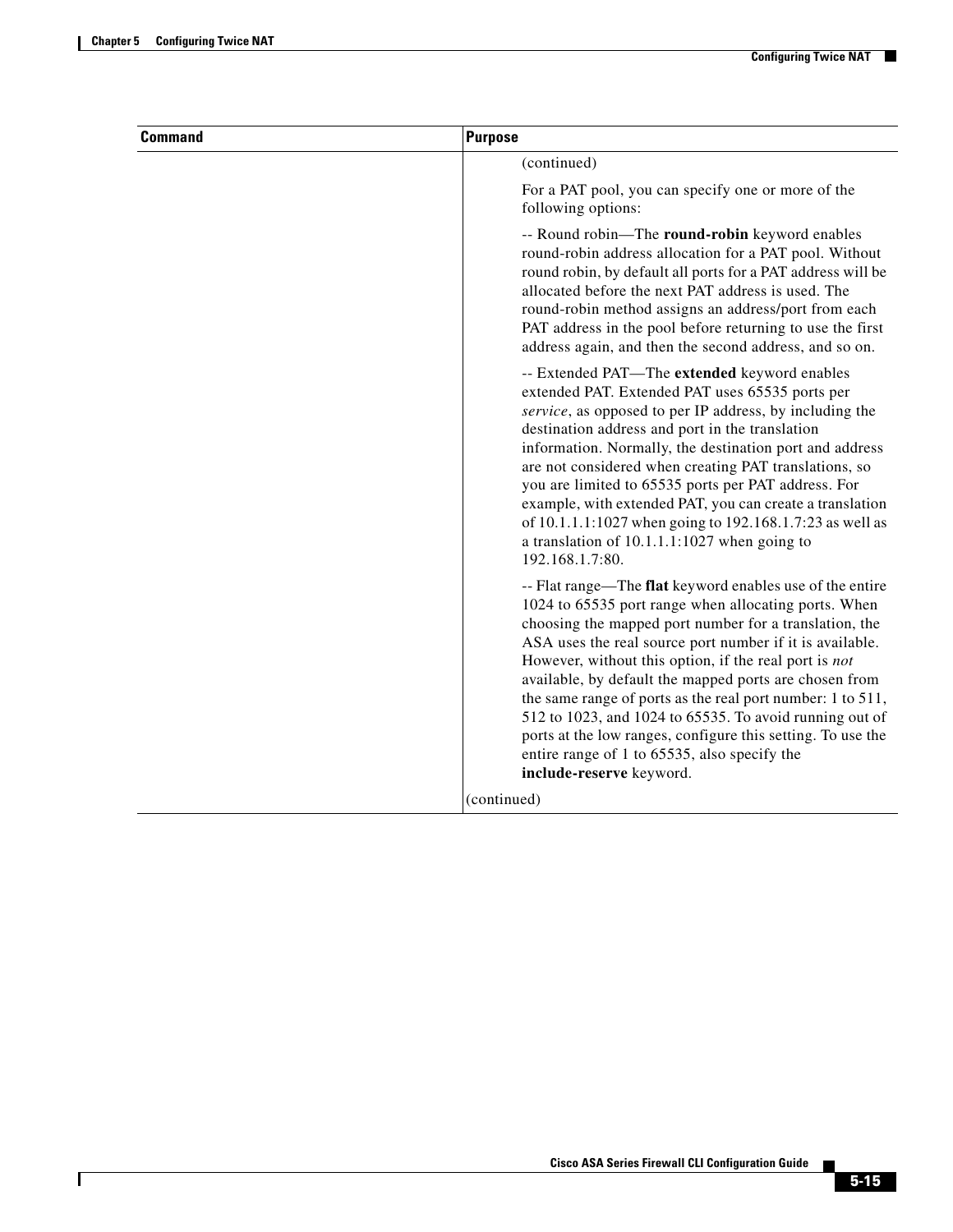H

| <b>Command</b> | <b>Purpose</b>                                                                                                                                                                                                                                                                                                                                                                                                                                                                              |
|----------------|---------------------------------------------------------------------------------------------------------------------------------------------------------------------------------------------------------------------------------------------------------------------------------------------------------------------------------------------------------------------------------------------------------------------------------------------------------------------------------------------|
|                | (continued)                                                                                                                                                                                                                                                                                                                                                                                                                                                                                 |
|                | Destination addresses (Optional):<br>$\bullet$                                                                                                                                                                                                                                                                                                                                                                                                                                              |
|                | Mapped—Specify a network object or group, or for static<br>interface NAT with port translation only (routed mode),<br>specify the interface keyword. If you specify ipv6, then<br>the IPv6 address of the interface is used. If you specify<br>interface, be sure to also configure the service keyword.<br>For this option, you must configure a specific interface<br>for the real_ifc. See the "Static Interface NAT with Port<br>Translation" section on page 3-5 for more information. |
|                | Real—Specify a network object or group. For identity<br>NAT, simply use the same object or group for both the<br>real and mapped addresses.                                                                                                                                                                                                                                                                                                                                                 |
|                | Destination port—(Optional) Specify the service keyword<br>along with the real and mapped service objects. For identity<br>port translation, simply use the same service object for both<br>the real and mapped ports.                                                                                                                                                                                                                                                                      |
|                | DNS—(Optional; for a source-only rule) The dns keyword<br>$\bullet$<br>translates DNS replies. Be sure DNS inspection is enabled (it<br>is enabled by default). You cannot configure the dns keyword<br>if you configure a destination address. See the "DNS and<br>NAT" section on page 3-28 for more information.                                                                                                                                                                         |
|                | Unidirectional—(Optional) Specify unidirectional so the<br>destination addresses cannot initiate traffic to the source<br>addresses.                                                                                                                                                                                                                                                                                                                                                        |
|                | Inactive—(Optional) To make this rule inactive without<br>$\bullet$<br>having to remove the command, use the <b>inactive</b> keyword. To<br>reactivate it, reenter the whole command without the inactive<br>keyword.                                                                                                                                                                                                                                                                       |
|                | Description—(Optional) Provide a description up to 200<br>characters using the description keyword.                                                                                                                                                                                                                                                                                                                                                                                         |

П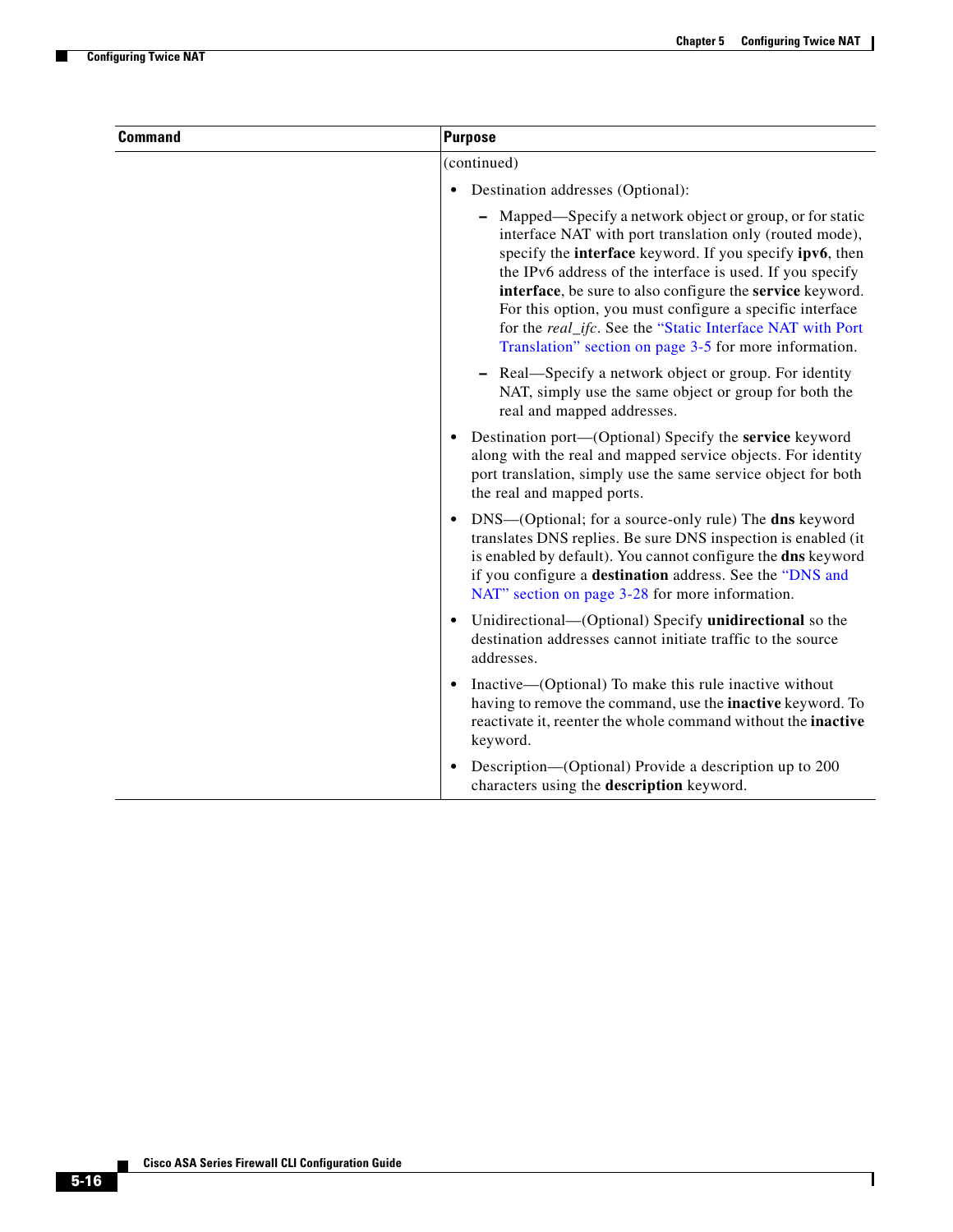#### **Examples**

The following example configures interface PAT for inside network 192.168.1.0/24 when accessing outside Telnet server 209.165.201.23, and Dynamic PAT using a PAT pool when accessing any server on the 203.0.113.0/24 network.

```
hostname(config)# object network INSIDE_NW
hostname(config-network-object)# subnet 192.168.1.0 255.255.255.0
```
hostname(config)# **object network PAT\_POOL** hostname(config-network-object)# **range 209.165.200.225 209.165.200.254**

```
hostname(config)# object network TELNET_SVR
hostname(config-network-object)# host 209.165.201.23
```
hostname(config)# **object service TELNET** hostname(config-service-object)# **service tcp destination eq 23**

```
hostname(config)# object network SERVERS
hostname(config-network-object)# subnet 203.0.113.0 255.255.255.0
```

```
hostname(config)# nat (inside,outside) source dynamic INSIDE_NW interface destination 
static TELNET_SVR TELNET_SVR service TELNET TELNET
hostname(config)# nat (inside,outside) source dynamic INSIDE_NW pat-pool PAT_POOL 
destination static SERVERS SERVERS
```
The following example configures interface PAT for inside network 192.168.1.0/24 when accessing outside IPv6 Telnet server 2001:DB8::23, and Dynamic PAT using a PAT pool when accessing any server on the 2001:DB8:AAAA::/96 network.

```
hostname(config)# object network INSIDE_NW
hostname(config-network-object)# subnet 192.168.1.0 255.255.255.0
```

```
hostname(config)# object network PAT_POOL
hostname(config-network-object)# range 2001:DB8:AAAA::1 2001:DB8:AAAA::200
```

```
hostname(config)# object network TELNET_SVR
hostname(config-network-object)# host 2001:DB8::23
```

```
hostname(config)# object service TELNET
hostname(config-service-object)# service tcp destination eq 23
```

```
hostname(config)# object network SERVERS
hostname(config-network-object)# subnet 2001:DB8:AAAA::/96
```

```
hostname(config)# nat (inside,outside) source dynamic INSIDE_NW interface ipv6 destination 
static TELNET_SVR TELNET_SVR service TELNET TELNET
hostname(config)# nat (inside,outside) source dynamic INSIDE_NW pat-pool PAT_POOL 
destination static SERVERS SERVERS
```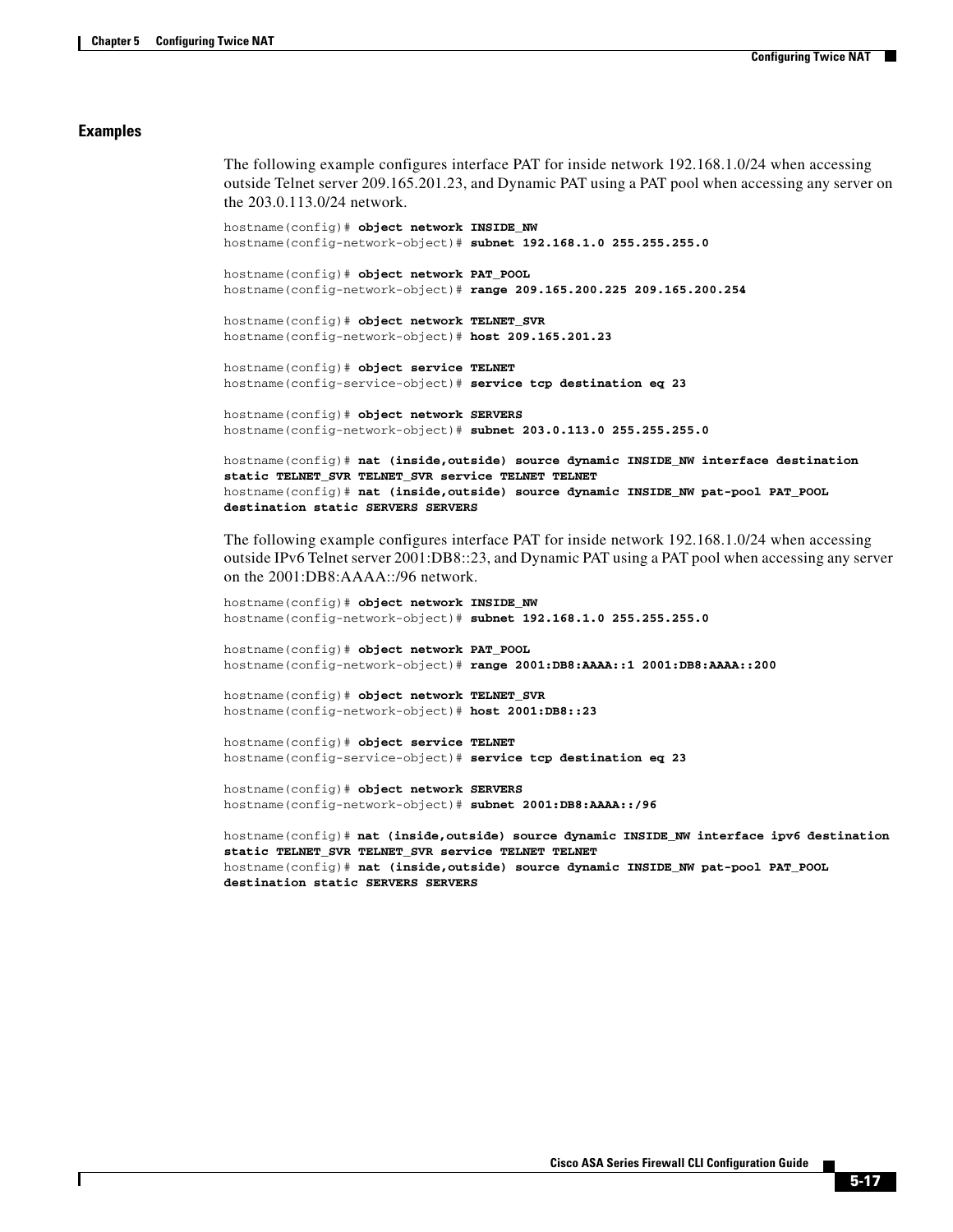## <span id="page-17-0"></span>**Configuring Static NAT or Static NAT-with-Port-Translation**

This section describes how to configure a static NAT rule using twice NAT. For more information about static NAT, see the "Static NAT" section on page 3-3.

## **Detailed Steps**

|        | <b>Command</b>                                                                                                                                | <b>Purpose</b>                                                                                                                                                                                                                                                                                                                 |
|--------|-----------------------------------------------------------------------------------------------------------------------------------------------|--------------------------------------------------------------------------------------------------------------------------------------------------------------------------------------------------------------------------------------------------------------------------------------------------------------------------------|
| Step 1 | Create network objects or groups for the:<br>Source real addresses<br>$\bullet$<br>Source mapped addresses<br>٠<br>Destination real addresses | See the "Adding Network Objects for Real and Mapped<br>Addresses" section on page 5-4.<br>If you want to configure source static interface NAT with port<br>translation only, you can skip adding an object for the source<br>mapped addresses, and instead specify the <b>interface</b> keyword in<br>the <b>nat</b> command. |
|        | Destination mapped addresses<br>٠                                                                                                             | If you want to configure destination static interface NAT with port<br>translation only, you can skip adding an object for the destination<br>mapped addresses, and instead specify the <b>interface</b> keyword in<br>the <b>nat</b> command.                                                                                 |
| Step 2 | (Optional) Create service objects for the:<br>Source or Destination real ports<br>٠<br>Source or Destination mapped ports                     | See the "(Optional) Adding Service Objects for Real and Mapped<br>Ports" section on page 5-6.                                                                                                                                                                                                                                  |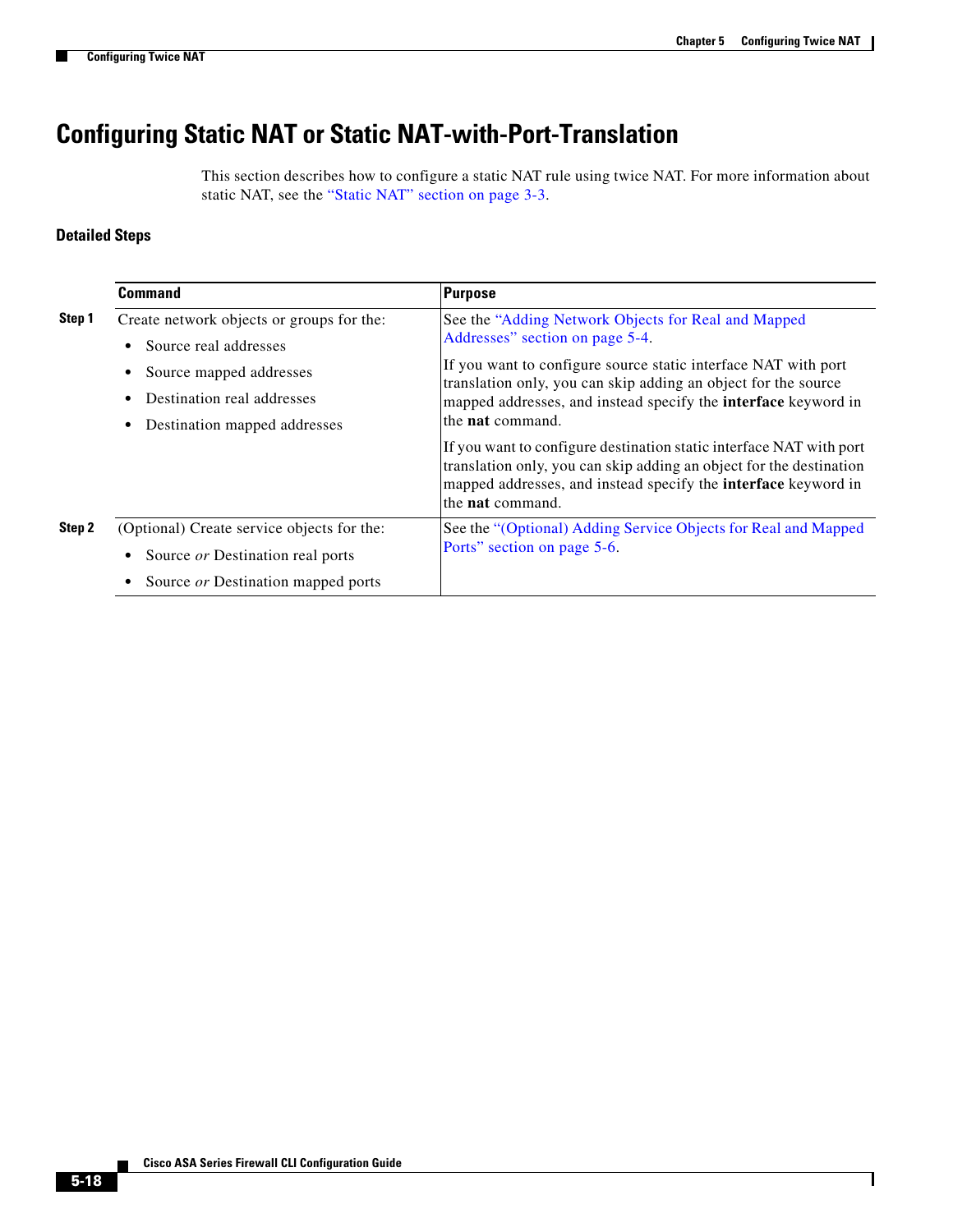$\mathbf{I}$ 

|        | <b>Command</b>                                                                                                                                                                                                                                                                                                                                                                                                                                                                                                                                     | <b>Purpose</b>                                                                                                                                                                                                                                                                                                                                                                                                                                                                                                                                                                                                    |
|--------|----------------------------------------------------------------------------------------------------------------------------------------------------------------------------------------------------------------------------------------------------------------------------------------------------------------------------------------------------------------------------------------------------------------------------------------------------------------------------------------------------------------------------------------------------|-------------------------------------------------------------------------------------------------------------------------------------------------------------------------------------------------------------------------------------------------------------------------------------------------------------------------------------------------------------------------------------------------------------------------------------------------------------------------------------------------------------------------------------------------------------------------------------------------------------------|
| Step 3 | nat [(real_ifc, mapped_ifc)]<br>$[line   {after-object [line] }]$<br>source static real_ob<br>[mapped_obj   interface [ipv6]]<br>[destination static {mapped_obj  <br>interface [ipv6]} real_obj]<br>[service real_src_mapped_dest_svc_obj<br>mapped_src_real_dest_svc_obj][net-to-net]<br>[dns] [unidirectional   no-proxy-arp]<br>[inactive] [description desc]<br><b>Example:</b><br>hostname(config)# nat (inside, dmz) source<br>static MyInsNet MyInsNet_mapped<br>destination static Server1 Server1 service<br>REAL_SRC_SVC MAPPED_SRC_SVC | Configures static NAT. See the following guidelines:                                                                                                                                                                                                                                                                                                                                                                                                                                                                                                                                                              |
|        |                                                                                                                                                                                                                                                                                                                                                                                                                                                                                                                                                    | Interfaces—(Required for transparent mode) Specify the real<br>$\bullet$<br>and mapped interfaces. Be sure to include the parentheses in<br>your command. In routed mode, if you do not specify the real<br>and mapped interfaces, all interfaces are used; you can also<br>specify the keyword any for one or both of the interfaces.                                                                                                                                                                                                                                                                            |
|        |                                                                                                                                                                                                                                                                                                                                                                                                                                                                                                                                                    | Section and Line-(Optional) By default, the NAT rule is<br>$\bullet$<br>added to the end of section 1 of the NAT table. See the "NAT<br>Rule Order" section on page 3-18 for more information about<br>sections. If you want to add the rule into section 3 instead                                                                                                                                                                                                                                                                                                                                               |
|        |                                                                                                                                                                                                                                                                                                                                                                                                                                                                                                                                                    | (after the network object NAT rules), then use the after-auto<br>keyword. You can insert a rule anywhere in the applicable<br>section using the <i>line</i> argument.                                                                                                                                                                                                                                                                                                                                                                                                                                             |
|        |                                                                                                                                                                                                                                                                                                                                                                                                                                                                                                                                                    | Source addresses:<br>$\bullet$                                                                                                                                                                                                                                                                                                                                                                                                                                                                                                                                                                                    |
|        |                                                                                                                                                                                                                                                                                                                                                                                                                                                                                                                                                    | - Real-Specify a network object or group.                                                                                                                                                                                                                                                                                                                                                                                                                                                                                                                                                                         |
|        |                                                                                                                                                                                                                                                                                                                                                                                                                                                                                                                                                    | - Mapped—Specify a different network object or group.<br>For static interface NAT with port translation only, you<br>can specify the interface keyword (routed mode only). If<br>you specify ipv6, then the IPv6 address of the interface<br>is used. If you specify <b>interface</b> , be sure to also configure<br>the service keyword (in this case, the service objects<br>should include only the source port). For this option, you<br>must configure a specific interface for the <i>mapped_ifc</i> .<br>See the "Static Interface NAT with Port Translation"<br>section on page 3-5 for more information. |
|        |                                                                                                                                                                                                                                                                                                                                                                                                                                                                                                                                                    | Destination addresses (Optional):<br>$\bullet$                                                                                                                                                                                                                                                                                                                                                                                                                                                                                                                                                                    |
|        |                                                                                                                                                                                                                                                                                                                                                                                                                                                                                                                                                    | - Mapped—Specify a network object or group, or for static<br>interface NAT with port translation only, specify the<br>interface keyword. If you specify ipv6, then the IPv6<br>address of the interface is used. If you specify interface,<br>be sure to also configure the service keyword (in this<br>case, the service objects should include only the<br>destination port). For this option, you must configure a<br>specific interface for the real_ifc.                                                                                                                                                     |
|        |                                                                                                                                                                                                                                                                                                                                                                                                                                                                                                                                                    | Real—Specify a network object or group. For identity<br>$\qquad \qquad \blacksquare$<br>NAT, simply use the same object or group for both the<br>real and mapped addresses.                                                                                                                                                                                                                                                                                                                                                                                                                                       |

 $\blacksquare$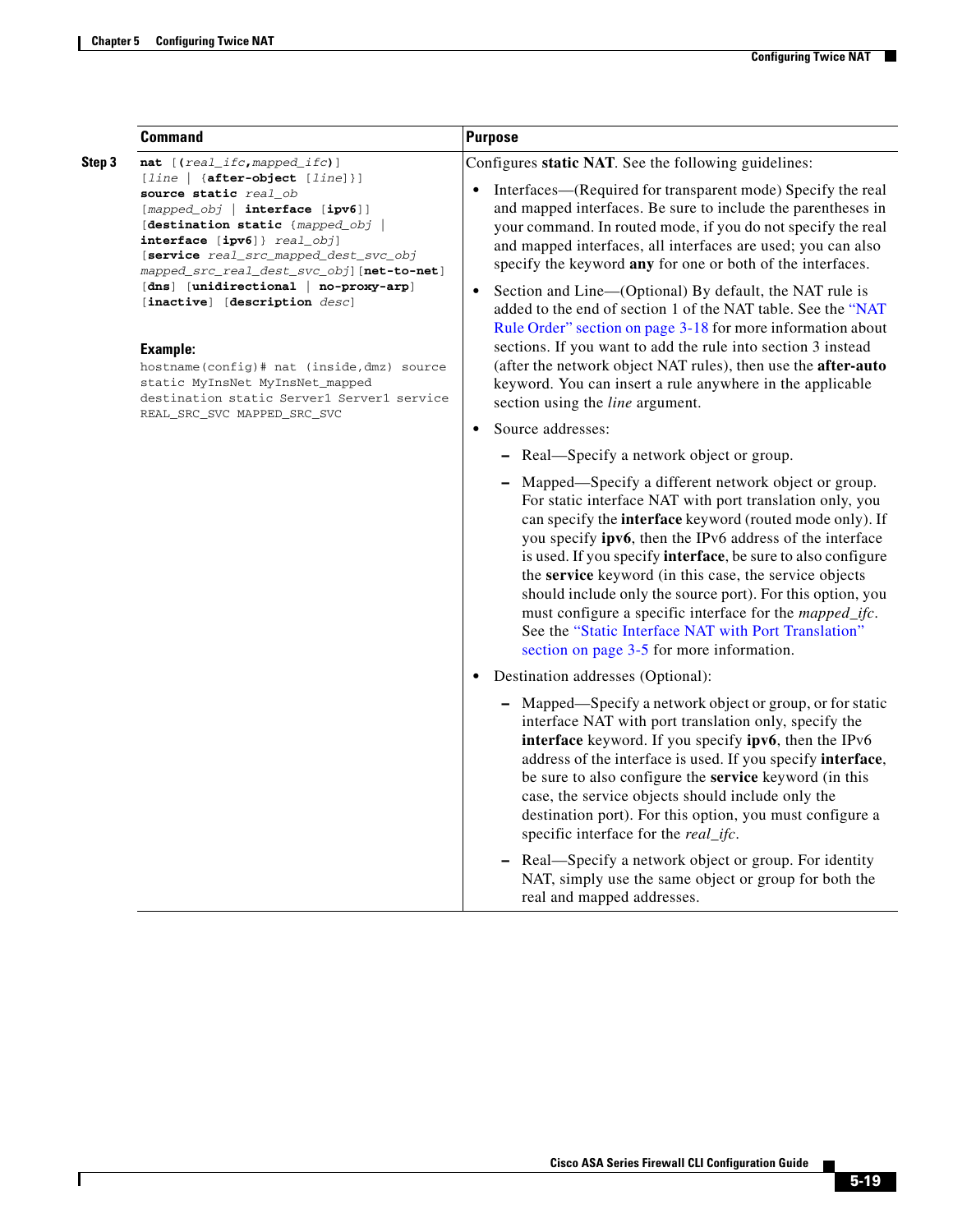$\mathbf I$ 

| <b>Command</b> | <b>Purpose</b>                                                                                                                                                                                                                                                                                                                                                                                                                                                                                                                                                                                                                                                                                                                                                                                                                                                                                                                                                      |
|----------------|---------------------------------------------------------------------------------------------------------------------------------------------------------------------------------------------------------------------------------------------------------------------------------------------------------------------------------------------------------------------------------------------------------------------------------------------------------------------------------------------------------------------------------------------------------------------------------------------------------------------------------------------------------------------------------------------------------------------------------------------------------------------------------------------------------------------------------------------------------------------------------------------------------------------------------------------------------------------|
|                | (Continued)                                                                                                                                                                                                                                                                                                                                                                                                                                                                                                                                                                                                                                                                                                                                                                                                                                                                                                                                                         |
|                | Ports—(Optional) Specify the service keyword along with<br>the real and mapped service objects. For source port<br>translation, the objects must specify the source service. The<br>order of the service objects in the command for source port<br>translation is service real_obj mapped_obj. For destination<br>port translation, the objects must specify the destination<br>service. The order of the service objects for destination port<br>translation is <b>service</b> <i>mapped_obj real_obj</i> . In the rare case<br>where you specify both the source and destination ports in the<br>object, the first service object contains the real source<br>port/mapped destination port; the second service object<br>contains the mapped source port/real destination port. For<br>identity port translation, simply use the same service object<br>for both the real and mapped ports (source and/or destination<br>ports, depending on your configuration). |
|                | Net-to-net—(Optional) For NAT 46, specify net-to-net to<br>$\bullet$<br>translate the first IPv4 address to the first IPv6 address, the<br>second to the second, and so on. Without this option, the<br>IPv4-embedded method is used. For a one-to-one translation,<br>you must use this keyword.                                                                                                                                                                                                                                                                                                                                                                                                                                                                                                                                                                                                                                                                   |
|                | DNS—(Optional; for a source-only rule) The dns keyword<br>translates DNS replies. Be sure DNS inspection is enabled (it<br>is enabled by default). You cannot configure the dns keyword<br>if you configure a destination address. See the "DNS and<br>NAT" section on page 3-28 for more information.                                                                                                                                                                                                                                                                                                                                                                                                                                                                                                                                                                                                                                                              |
|                | Unidirectional—(Optional) Specify unidirectional so the<br>$\bullet$<br>destination addresses cannot initiate traffic to the source<br>addresses.                                                                                                                                                                                                                                                                                                                                                                                                                                                                                                                                                                                                                                                                                                                                                                                                                   |
|                | No Proxy ARP—(Optional) Specify no-proxy-arp to disable<br>proxy ARP for incoming packets to the mapped IP addresses.<br>See the "Mapped Addresses and Routing" section on<br>page 3-19 for more information.                                                                                                                                                                                                                                                                                                                                                                                                                                                                                                                                                                                                                                                                                                                                                       |
|                | Inactive—(Optional) To make this rule inactive without<br>$\bullet$<br>having to remove the command, use the inactive keyword. To<br>reactivate it, reenter the whole command without the inactive<br>keyword.                                                                                                                                                                                                                                                                                                                                                                                                                                                                                                                                                                                                                                                                                                                                                      |
|                | Description—(Optional) Provide a description up to 200<br>characters using the description keyword.                                                                                                                                                                                                                                                                                                                                                                                                                                                                                                                                                                                                                                                                                                                                                                                                                                                                 |

### **Examples**

The following example shows the use of static interface NAT with port translation. Hosts on the outside access an FTP server on the inside by connecting to the outside interface IP address with destination port 65000 through 65004. The traffic is untranslated to the internal FTP server at 192.168.10.100:6500 through :65004. Note that you specify the source port range in the service object (and not the destination port) because you want to translate the source address and port as identified in the command; the destination port is "any." Because static NAT is bidirectional, "source" and "destination" refers primarily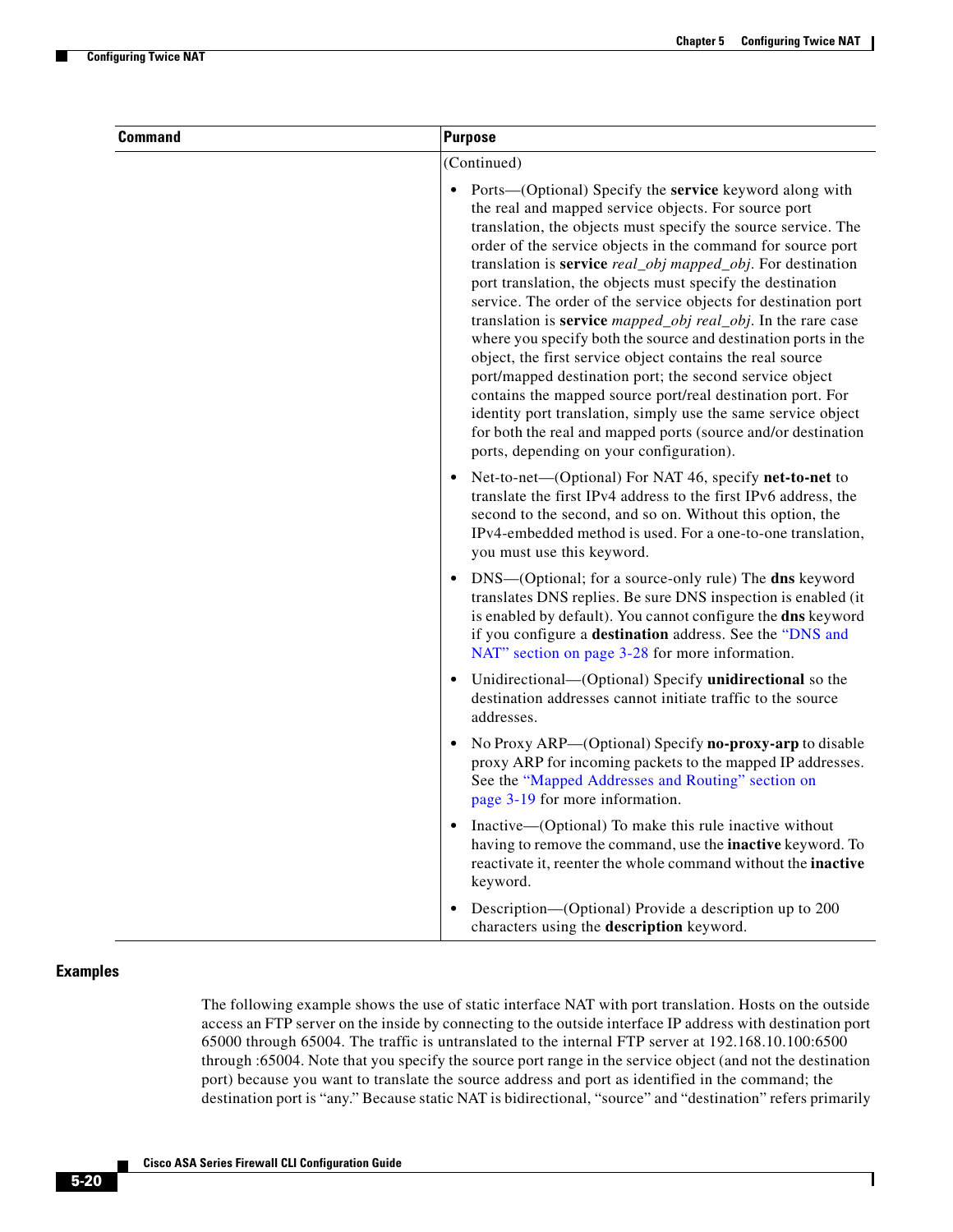to the command keywords; the actual source and destination address and port in a packet depends on which host sent the packet. In this example, connections are originated from outside to inside, so the "source" address and port of the FTP server is actually the destination address and port in the originating packet.

```
hostname(config)# object service FTP_PASV_PORT_RANGE
hostname(config-service-object)# service tcp source range 65000 65004
hostname(config)# object network HOST_FTP_SERVER
hostname(config-network-object)# host 192.168.10.100
```

```
hostname(config)# nat (inside,outside) source static HOST_FTP_SERVER interface service 
FTP_PASV_PORT_RANGE FTP_PASV_PORT_RANGE
```
The following example shows a static translation of one IPv6 network to another IPv6 when accessing an IPv6 network, and the dynamic PAT translation to an IPv4 PAT pool when accessing the IPv4 network:

```
hostname(config)# object network INSIDE_NW
hostname(config-network-object)# subnet 2001:DB8:AAAA::/96
hostname(config)# object network MAPPED_IPv6_NW
hostname(config-network-object)# subnet 2001:DB8:BBBB::/96
hostname(config)# object network OUTSIDE_IPv6_NW
hostname(config-network-object)# subnet 2001:DB8:CCCC::/96
hostname(config)# object network OUTSIDE_IPv4_NW
hostname(config-network-object)# subnet 10.1.1.0 255.255.255.0
hostname(config)# object network MAPPED_IPv4_POOL
hostname(config-network-object)# range 10.1.2.1 10.1.2.254
hostname(config)# nat (inside,outside) source static INSIDE_NW MAPPED_IPv6_NW destination 
static OUTSIDE_IPv6_NW OUTSIDE_IPv6_NW
hostname(config)# nat (inside,outside) source dynamic INSIDE_NW pat-pool MAPPED_IPv4_POOL 
destination static OUTSIDE_IPv4_NW OUTSIDE_IPv4_NW
```
## <span id="page-20-0"></span>**Configuring Identity NAT**

This section describes how to configure an identity NAT rule using twice NAT. For more information about identity NAT, see the "Identity NAT" section on page 3-10.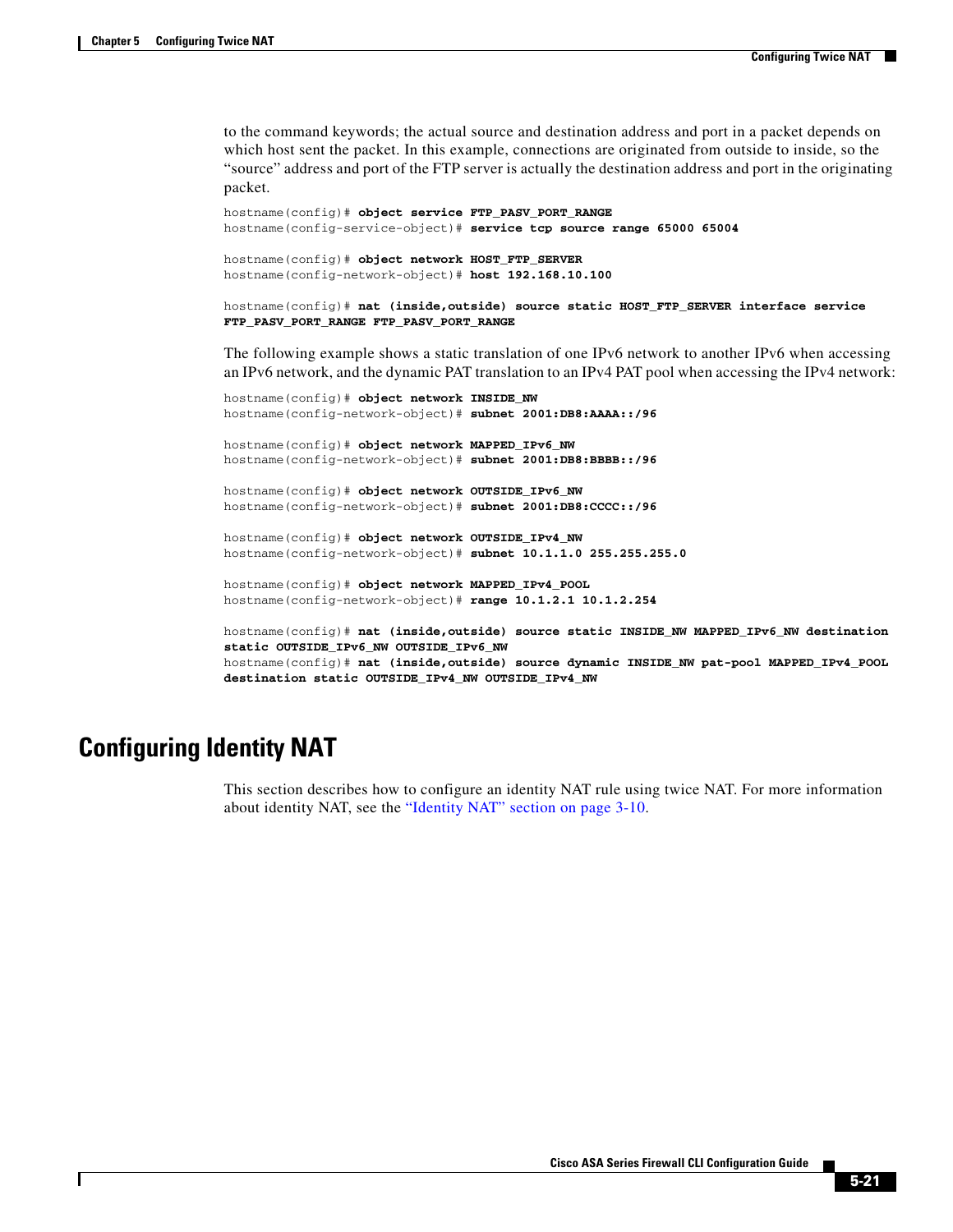## **Detailed Steps**

H

|        | Command                                                                                                                                                                                                                                | Purpose                                                                                                                                                                                                                                                                                                                                                                                                                                                                                                                             |
|--------|----------------------------------------------------------------------------------------------------------------------------------------------------------------------------------------------------------------------------------------|-------------------------------------------------------------------------------------------------------------------------------------------------------------------------------------------------------------------------------------------------------------------------------------------------------------------------------------------------------------------------------------------------------------------------------------------------------------------------------------------------------------------------------------|
| Step 1 | Create network objects or groups for the:<br>Source real addresses (you will typically use<br>$\bullet$<br>the same object for the source mapped<br>addresses)<br>Destination real addresses<br>٠<br>Destination mapped addresses<br>٠ | See the "Adding Network Objects for Real and Mapped<br>Addresses" section on page 5-4.<br>If you want to perform identity NAT for all addresses, you can<br>skip creating an object for the the source real addresses and<br>instead use the keywords any any in the nat command.<br>If you want to configure destination static interface NAT with port<br>translation only, you can skip adding an object for the destination<br>mapped addresses, and instead specify the <b>interface</b> keyword in<br>the <b>nat</b> command. |
| Step 2 | (Optional) Create service objects for the:<br>Source or Destination real ports<br>٠<br>Source or Destination mapped ports                                                                                                              | See the "(Optional) Adding Service Objects for Real and Mapped<br>Ports" section on page 5-6.                                                                                                                                                                                                                                                                                                                                                                                                                                       |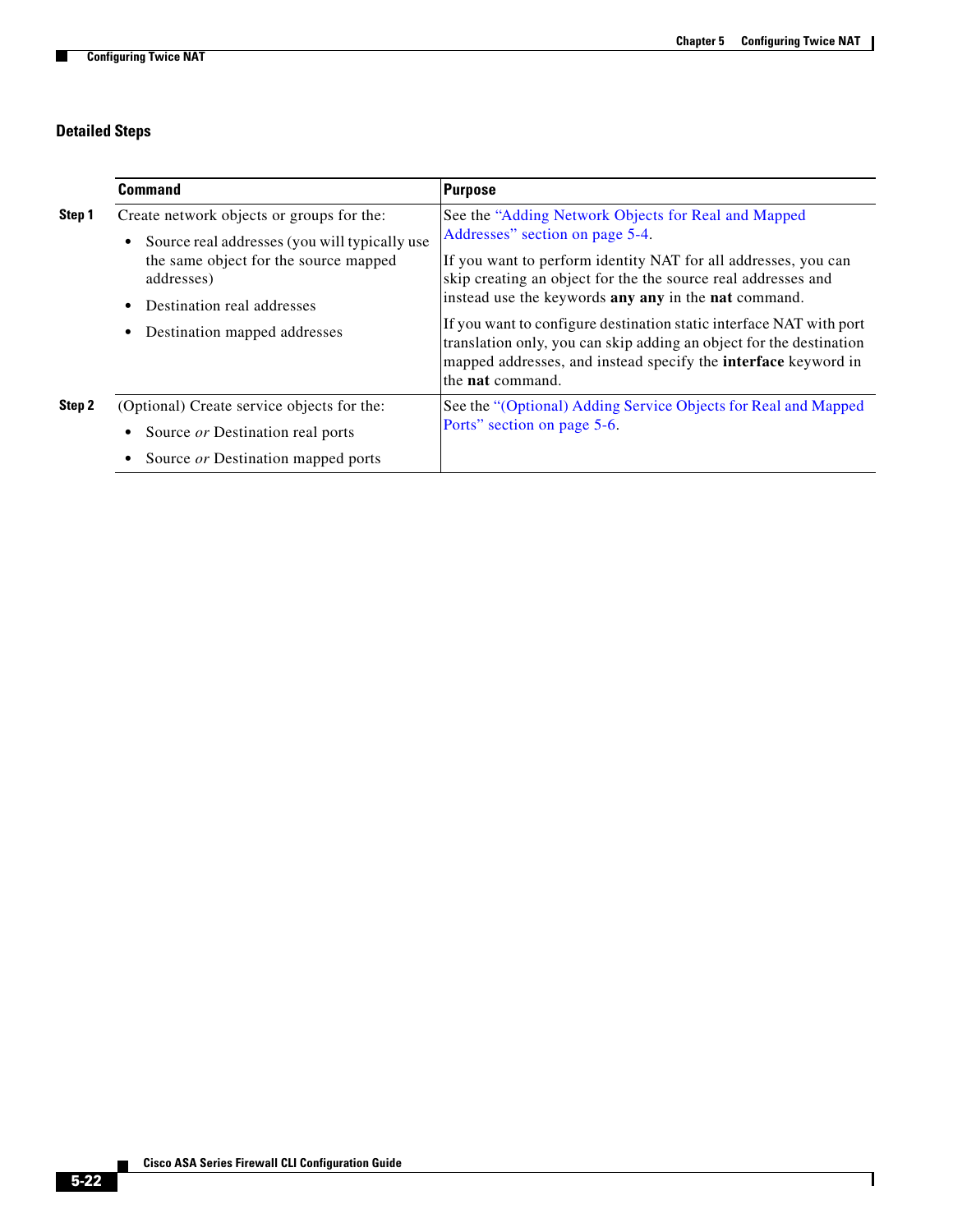$\mathbf{I}$ 

|        | <b>Command</b>                                                                                                                                                                                                                                                                                                                                                                                 | <b>Purpose</b>                                                                                                                                                                                                                                                                                                                                                                                                                                                                                                                                                                                                                                                                                                                                                                                                                                                                                                                                                                         |  |  |  |
|--------|------------------------------------------------------------------------------------------------------------------------------------------------------------------------------------------------------------------------------------------------------------------------------------------------------------------------------------------------------------------------------------------------|----------------------------------------------------------------------------------------------------------------------------------------------------------------------------------------------------------------------------------------------------------------------------------------------------------------------------------------------------------------------------------------------------------------------------------------------------------------------------------------------------------------------------------------------------------------------------------------------------------------------------------------------------------------------------------------------------------------------------------------------------------------------------------------------------------------------------------------------------------------------------------------------------------------------------------------------------------------------------------------|--|--|--|
| Step 3 | nat [(real_ifc, mapped_ifc)]<br>[line   {after-object [line]}]                                                                                                                                                                                                                                                                                                                                 | Configures identity NAT. See the following guidelines:                                                                                                                                                                                                                                                                                                                                                                                                                                                                                                                                                                                                                                                                                                                                                                                                                                                                                                                                 |  |  |  |
|        | source static {nw_obj nw_obj   any any}<br>[destination static {mapped_obj  <br>interface [ipv6]} real_obj]<br>[service real_src_mapped_dest_svc_obj<br>mapped_src_real_dest_svc_obj]<br>[no-proxy-arp] [route-lookup] [inactive]<br>[description desc]<br><b>Example:</b><br>hostname(config)# nat (inside, outside)<br>source static MyInsNet MyInsNet<br>destination static Server1 Server1 | Interfaces—(Required for transparent mode) Specify the real<br>and mapped interfaces. Be sure to include the parentheses in<br>your command. In routed mode, if you do not specify the real<br>and mapped interfaces, all interfaces are used; you can also<br>specify the keyword any for one or both of the interfaces.                                                                                                                                                                                                                                                                                                                                                                                                                                                                                                                                                                                                                                                              |  |  |  |
|        |                                                                                                                                                                                                                                                                                                                                                                                                | Section and Line—(Optional) By default, the NAT rule is<br>$\bullet$<br>added to the end of section 1 of the NAT table. See the "NAT<br>Rule Order" section on page 3-18 for more information about<br>sections. If you want to add the rule into section 3 instead<br>(after the network object NAT rules), then use the after-auto<br>keyword. You can insert a rule anywhere in the applicable<br>section using the line argument.                                                                                                                                                                                                                                                                                                                                                                                                                                                                                                                                                  |  |  |  |
|        |                                                                                                                                                                                                                                                                                                                                                                                                | Source addresses—Specify a network object, group, or the<br>$\bullet$<br>any keyword for both the real and mapped addresses.                                                                                                                                                                                                                                                                                                                                                                                                                                                                                                                                                                                                                                                                                                                                                                                                                                                           |  |  |  |
|        |                                                                                                                                                                                                                                                                                                                                                                                                | Destination addresses (Optional):                                                                                                                                                                                                                                                                                                                                                                                                                                                                                                                                                                                                                                                                                                                                                                                                                                                                                                                                                      |  |  |  |
|        |                                                                                                                                                                                                                                                                                                                                                                                                | Mapped—Specify a network object or group, or for static<br>interface NAT with port translation only, specify the<br>interface keyword (routed mode only). If you specify<br>ipv6, then the IPv6 address of the interface is used. If you<br>specify interface, be sure to also configure the service<br>keyword (in this case, the service objects should include<br>only the destination port). For this option, you must<br>configure a specific interface for the <i>real_ifc</i> . See the<br>"Static Interface NAT with Port Translation" section on<br>page 3-5 for more information.                                                                                                                                                                                                                                                                                                                                                                                            |  |  |  |
|        |                                                                                                                                                                                                                                                                                                                                                                                                | - Real—Specify a network object or group. For identity<br>NAT, simply use the same object or group for both the<br>real and mapped addresses.                                                                                                                                                                                                                                                                                                                                                                                                                                                                                                                                                                                                                                                                                                                                                                                                                                          |  |  |  |
|        |                                                                                                                                                                                                                                                                                                                                                                                                | Port—(Optional) Specify the <b>service</b> keyword along with the<br>$\bullet$<br>real and mapped service objects. For source port translation,<br>the objects must specify the source service. The order of the<br>service objects in the command for source port translation is<br>service real_obj mapped_obj. For destination port<br>translation, the objects must specify the destination service.<br>The order of the service objects for destination port<br>translation is <b>service</b> <i>mapped_obj real_obj</i> . In the rare case<br>where you specify both the source and destination ports in the<br>object, the first service object contains the real source<br>port/mapped destination port; the second service object<br>contains the mapped source port/real destination port. For<br>identity port translation, simply use the same service object<br>for both the real and mapped ports (source and/or destination<br>ports, depending on your configuration). |  |  |  |

 $\blacksquare$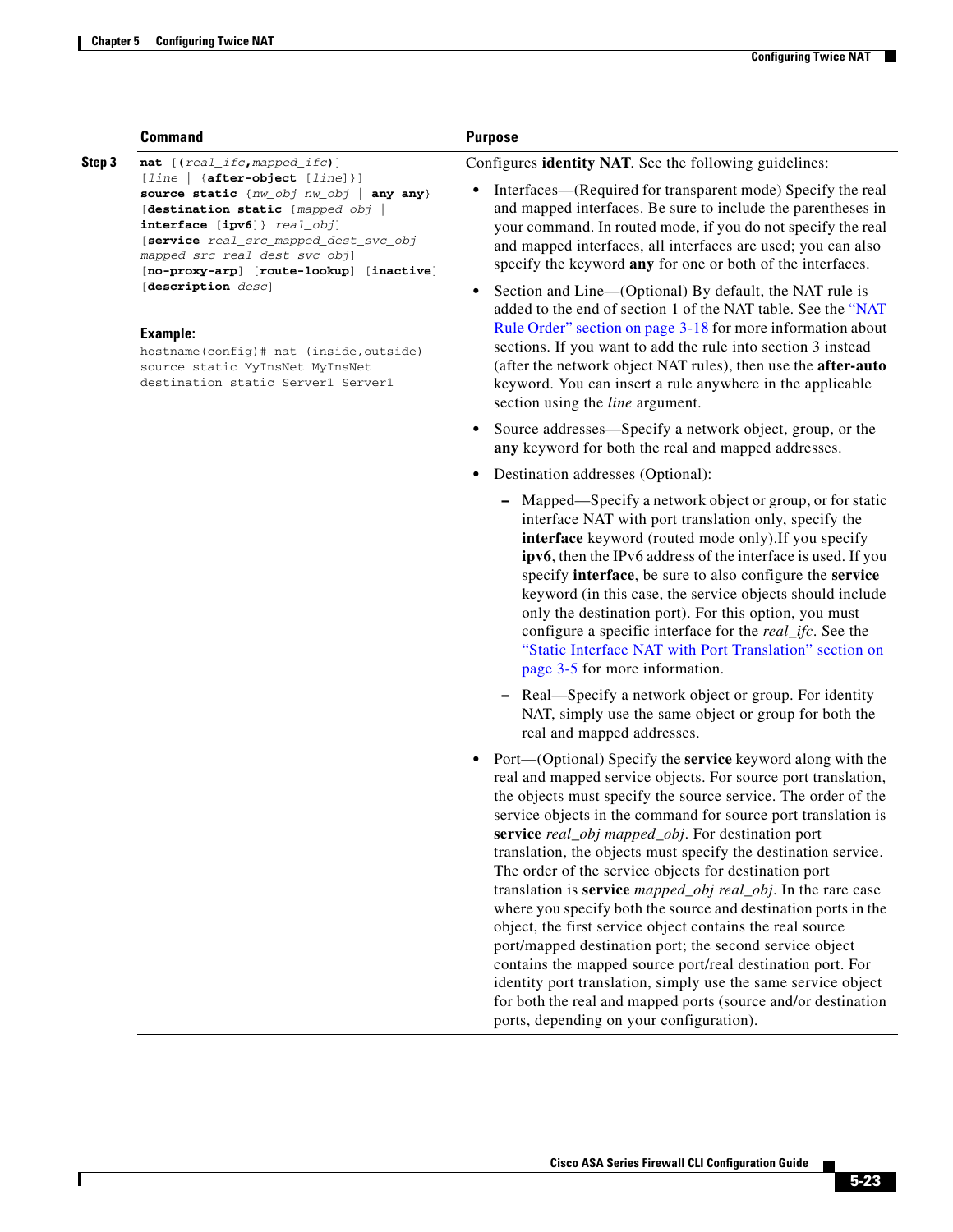ן

| Command | Purpose                                                                                                                                                                                                                                                                                                      |
|---------|--------------------------------------------------------------------------------------------------------------------------------------------------------------------------------------------------------------------------------------------------------------------------------------------------------------|
|         | (Continued)                                                                                                                                                                                                                                                                                                  |
|         | No Proxy ARP—(Optional) Specify <b>no-proxy-arp</b> to disable<br>proxy ARP for incoming packets to the mapped IP addresses.<br>See the "Mapped Addresses and Routing" section on<br>page 3-19 for more information.                                                                                         |
|         | Route lookup—(Optional; routed mode only; interface(s)<br>specified) Specify route-lookup to determine the egress<br>interface using a route lookup instead of using the interface<br>specified in the NAT command. See the "Determining the<br>Egress Interface" section on page 3-22 for more information. |
|         | Inactive—(Optional) To make this rule inactive without<br>having to remove the command, use the <b>inactive</b> keyword. To<br>reactivate it, reenter the whole command without the <b>inactive</b><br>keyword.                                                                                              |
|         | Description—(Optional) Provide a description up to 200<br>characters using the description keyword.                                                                                                                                                                                                          |

## <span id="page-23-2"></span><span id="page-23-1"></span>**Configuring Per-Session PAT Rules**

By default, all TCP PAT traffic and all UDP DNS traffic uses per-session PAT. To use multi-session PAT for traffic, you can configure per-session PAT rules: a permit rule uses per-session PAT, and a deny rule uses multi-session PAT. For more information about per-session vs. multi-session PAT, see the "Per-Session PAT vs. Multi-Session PAT" section on page 3-9.

### **Detailed Steps**

To configure a per-session PAT rule, see the ["Configuring Per-Session PAT Rules" section on page 4-16.](#page-23-2)

# <span id="page-23-0"></span>**Monitoring Twice NAT**

To monitor twice NAT, enter one of the following commands:

| <b>Command</b>        | <b>Purpose</b>                                                                                                                                                                                                                                                                                                                                                                                                                                                         |  |  |  |
|-----------------------|------------------------------------------------------------------------------------------------------------------------------------------------------------------------------------------------------------------------------------------------------------------------------------------------------------------------------------------------------------------------------------------------------------------------------------------------------------------------|--|--|--|
| show nat              | Shows NAT statistics, including hits for each NAT rule.                                                                                                                                                                                                                                                                                                                                                                                                                |  |  |  |
| show nat pool         | Shows NAT pool statistics, including the addresses and ports allocated,<br>and how many times they were allocated.                                                                                                                                                                                                                                                                                                                                                     |  |  |  |
| show xlate            | Shows current NAT session information.                                                                                                                                                                                                                                                                                                                                                                                                                                 |  |  |  |
| show nat divert-table | All NAT rules build an entry in the NAT divert table. If the NAT divert<br>field is set to ignore=yes NAT on the matching rule, the ASA stops the<br>lookup and does a route lookup based on the destination IP to determine<br>the egress interface. If the NAT divert field is set to ignore=no on the<br>matching rule, walk the NAT table based on the found input_ifc and<br>output_ifc and do the necessary translation. Egress interface will be<br>output_ifc. |  |  |  |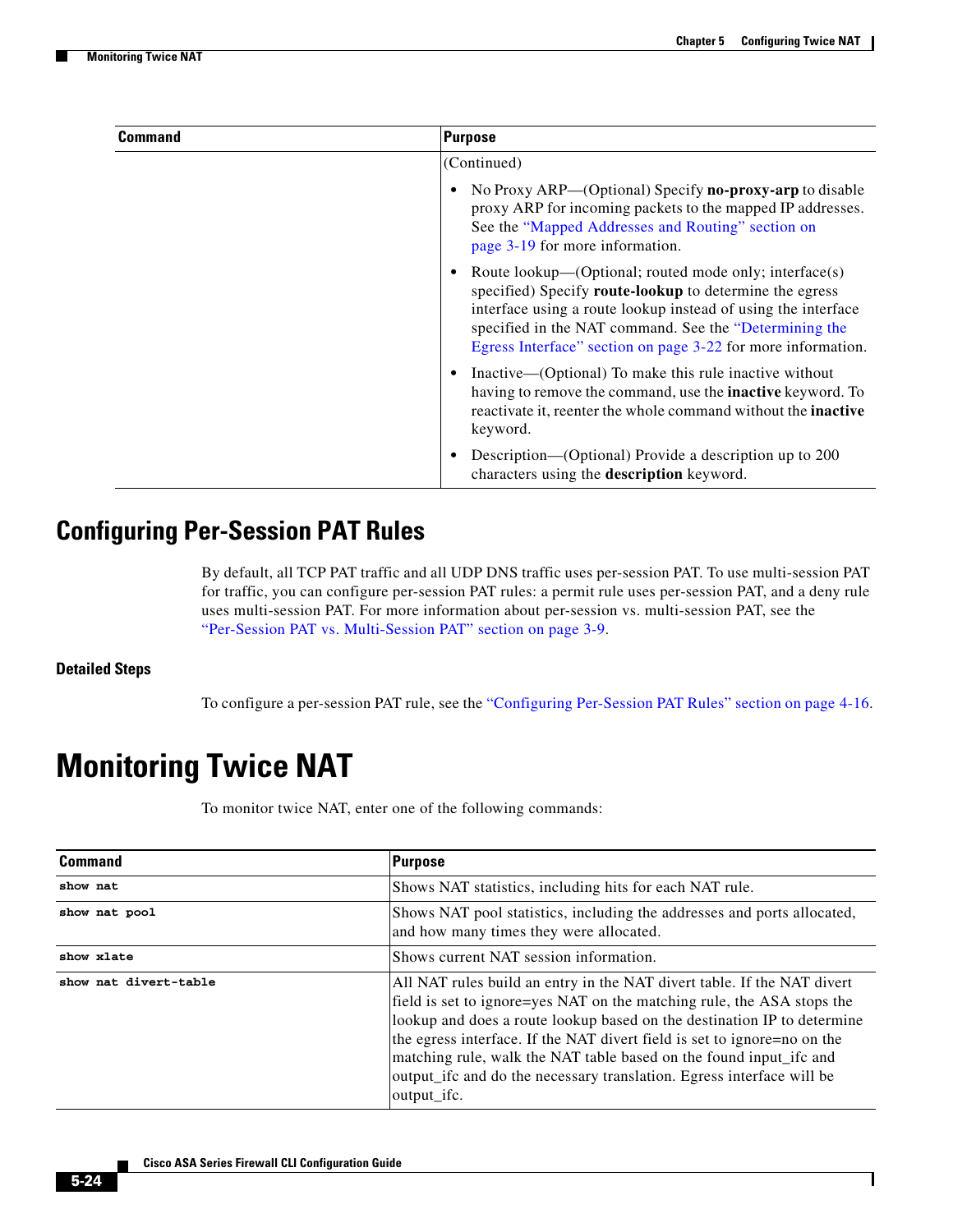# <span id="page-24-0"></span>**Configuration Examples for Twice NAT**

This section includes the following configuration examples:

- [Different Translation Depending on the Destination \(Dynamic PAT\), page 5-25](#page-24-1)
- [Different Translation Depending on the Destination Address and Port \(Dynamic PAT\), page 5-27](#page-26-0)

## <span id="page-24-1"></span>**Different Translation Depending on the Destination (Dynamic PAT)**

[Figure 5-1](#page-24-2) shows a host on the 10.1.2.0/24 network accessing two different servers. When the host accesses the server at 209.165.201.11, the real address is translated to 209.165.202.129:*port*. When the host accesses the server at 209.165.200.225, the real address is translated to 209.165.202.130:*port*.



<span id="page-24-2"></span>

### **Step 1** Add a network object for the inside network:

hostname(config)# **object network myInsideNetwork** hostname(config-network-object)# **subnet 10.1.2.0 255.255.255.0**

**Step 2** Add a network object for the DMZ network 1:

hostname(config)# **object network DMZnetwork1** hostname(config-network-object)# **subnet 209.165.201.0 255.255.255.224**

### **Step 3** Add a network object for the PAT address:

hostname(config)# **object network PATaddress1** hostname(config-network-object)# **host 209.165.202.129**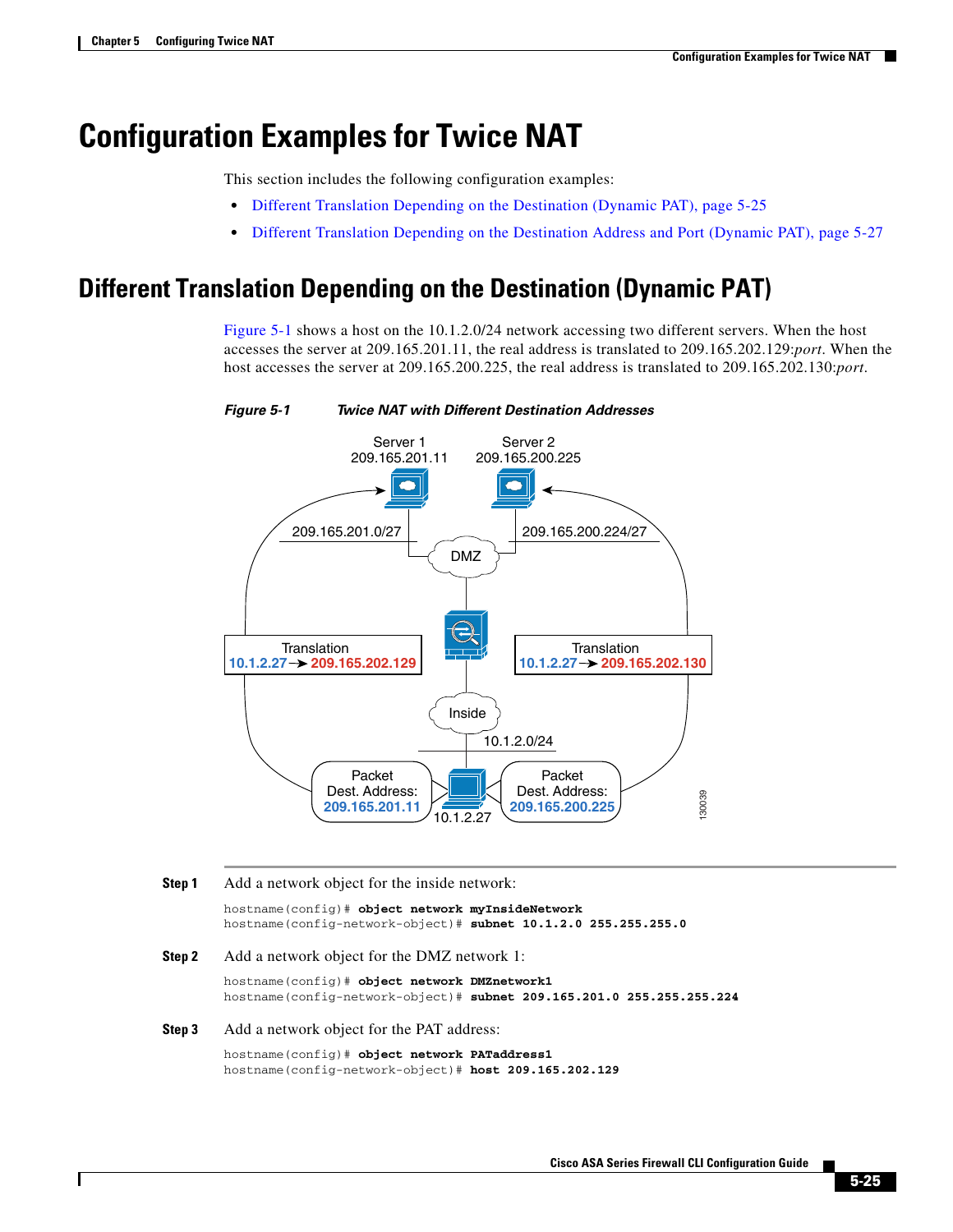I

**Step 4** Configure the first twice NAT rule:

hostname(config)# **nat (inside,dmz) source dynamic myInsideNetwork PATaddress1 destination static DMZnetwork1 DMZnetwork1**

Because you do not want to translate the destination address, you need to configure identity NAT for it by specifying the same address for the real and mapped destination addresses.

By default, the NAT rule is added to the end of section 1 of the NAT table, See the ["Configuring Dynamic](#page-10-0)  [PAT \(Hide\)" section on page 5-11](#page-10-0) for more information about specifying the section and line number for the NAT rule.

**Step 5** Add a network object for the DMZ network 2:

hostname(config)# **object network DMZnetwork2** hostname(config-network-object)# **subnet 209.165.200.224 255.255.255.224**

**Step 6** Add a network object for the PAT address:

hostname(config)# **object network PATaddress2** hostname(config-network-object)# **host 209.165.202.130**

**Step 7** Configure the second twice NAT rule:

hostname(config)# **nat (inside,dmz) source dynamic myInsideNetwork PATaddress2 destination static DMZnetwork2 DMZnetwork2**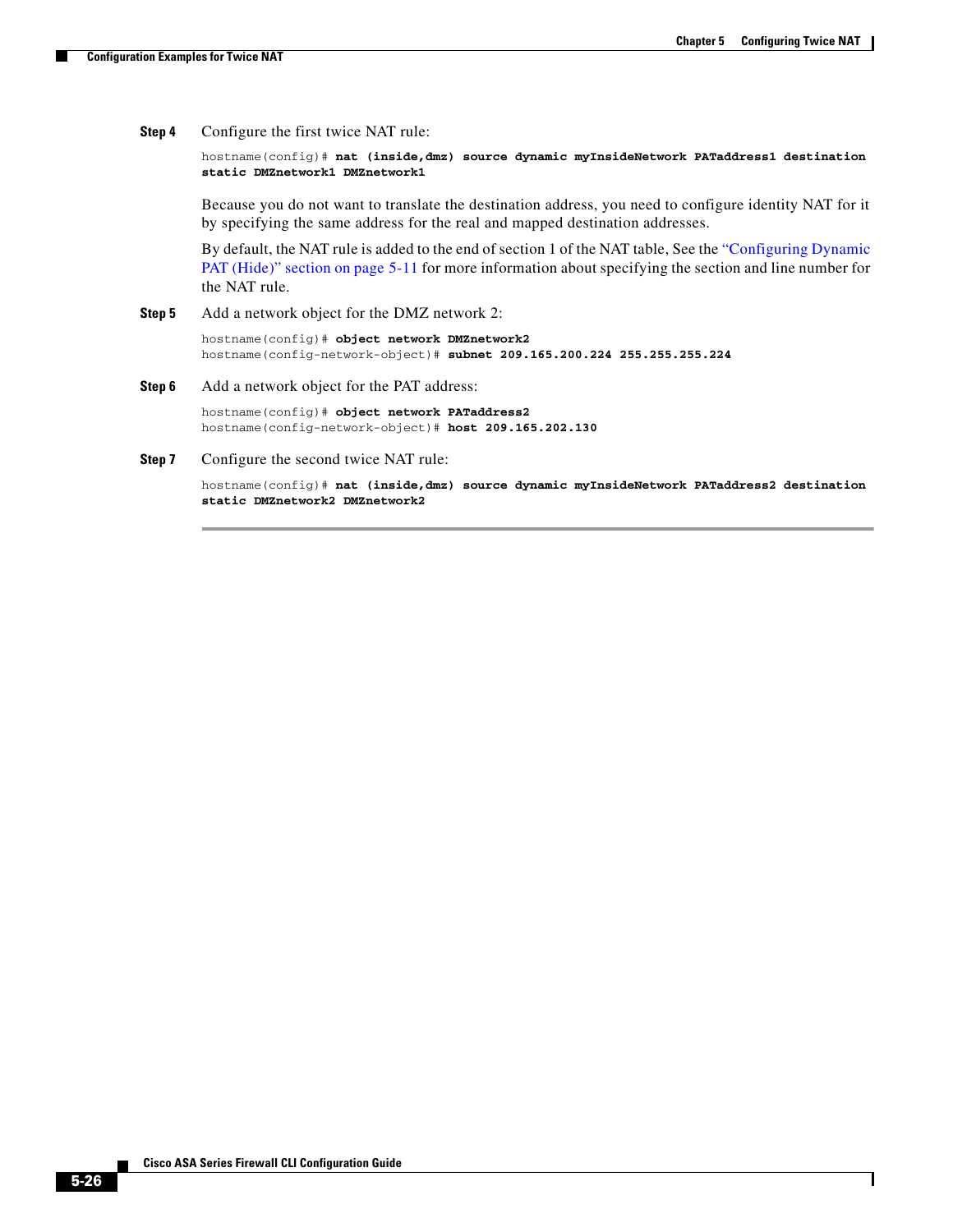## <span id="page-26-0"></span>**Different Translation Depending on the Destination Address and Port (Dynamic PAT)**

[Figure 5-2](#page-26-1) shows the use of source and destination ports. The host on the 10.1.2.0/24 network accesses a single host for both web services and Telnet services. When the host accesses the server for Telnet services, the real address is translated to 209.165.202.129:*port*. When the host accesses the same server for web services, the real address is translated to 209.165.202.130:*port*.



<span id="page-26-1"></span>*Figure 5-2 Twice NAT with Different Destination Ports*

**Step 1** Add a network object for the inside network:

hostname(config)# **object network myInsideNetwork** hostname(config-network-object)# **subnet 10.1.2.0 255.255.255.0**

**Step 2** Add a network object for the Telnet/Web server:

hostname(config)# **object network TelnetWebServer** hostname(config-network-object)# **host 209.165.201.11**

**Step 3** Add a network object for the PAT address when using Telnet:

hostname(config)# **object network PATaddress1** hostname(config-network-object)# **host 209.165.202.129**

**Step 4** Add a service object for Telnet:

hostname(config)# **object service TelnetObj** hostname(config-network-object)# **service tcp destination eq telnet**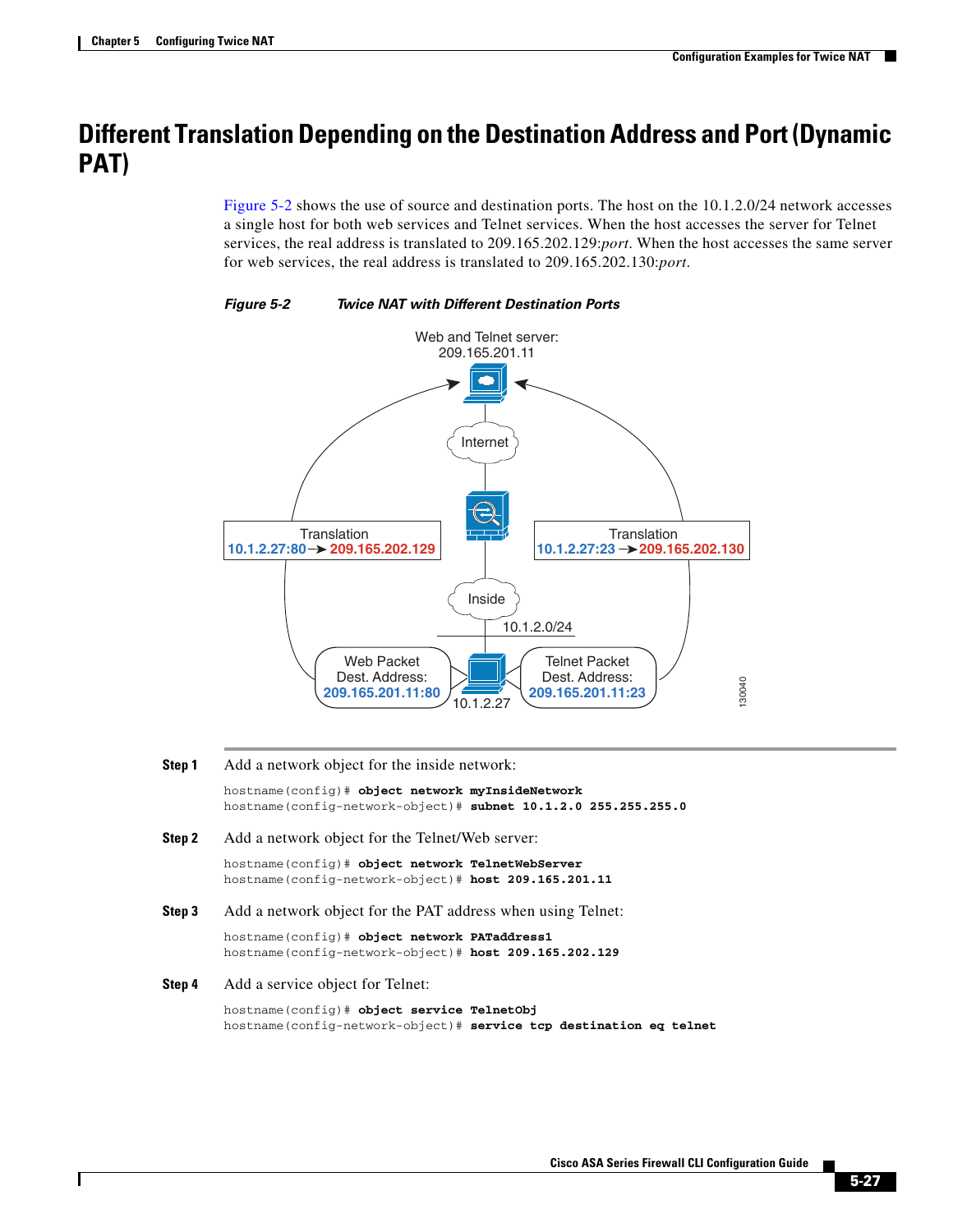$\overline{\phantom{a}}$ 

**Step 5** Configure the first twice NAT rule:

hostname(config)# **nat (inside,outside) source dynamic myInsideNetwork PATaddress1 destination static TelnetWebServer TelnetWebServer service TelnetObj TelnetObj**

Because you do not want to translate the destination address or port, you need to configure identity NAT for them by specifying the same address for the real and mapped destination addresses, and the same port for the real and mapped service.

By default, the NAT rule is added to the end of section 1 of the NAT table, See the ["Configuring Dynamic](#page-10-0)  [PAT \(Hide\)" section on page 5-11](#page-10-0) for more information about specifying the section and line number for the NAT rule.

**Step 6** Add a network object for the PAT address when using HTTP:

hostname(config)# **object network PATaddress2** hostname(config-network-object)# **host 209.165.202.130**

**Step 7** Add a service object for HTTP:

hostname(config)# **object service HTTPObj** hostname(config-network-object)# **service tcp destination eq http**

#### **Step 8** Configure the second twice NAT rule:

hostname(config)# **nat (inside,outside) source dynamic myInsideNetwork PATaddress2 destination static TelnetWebServer TelnetWebServer service HTTPObj HTTPObj**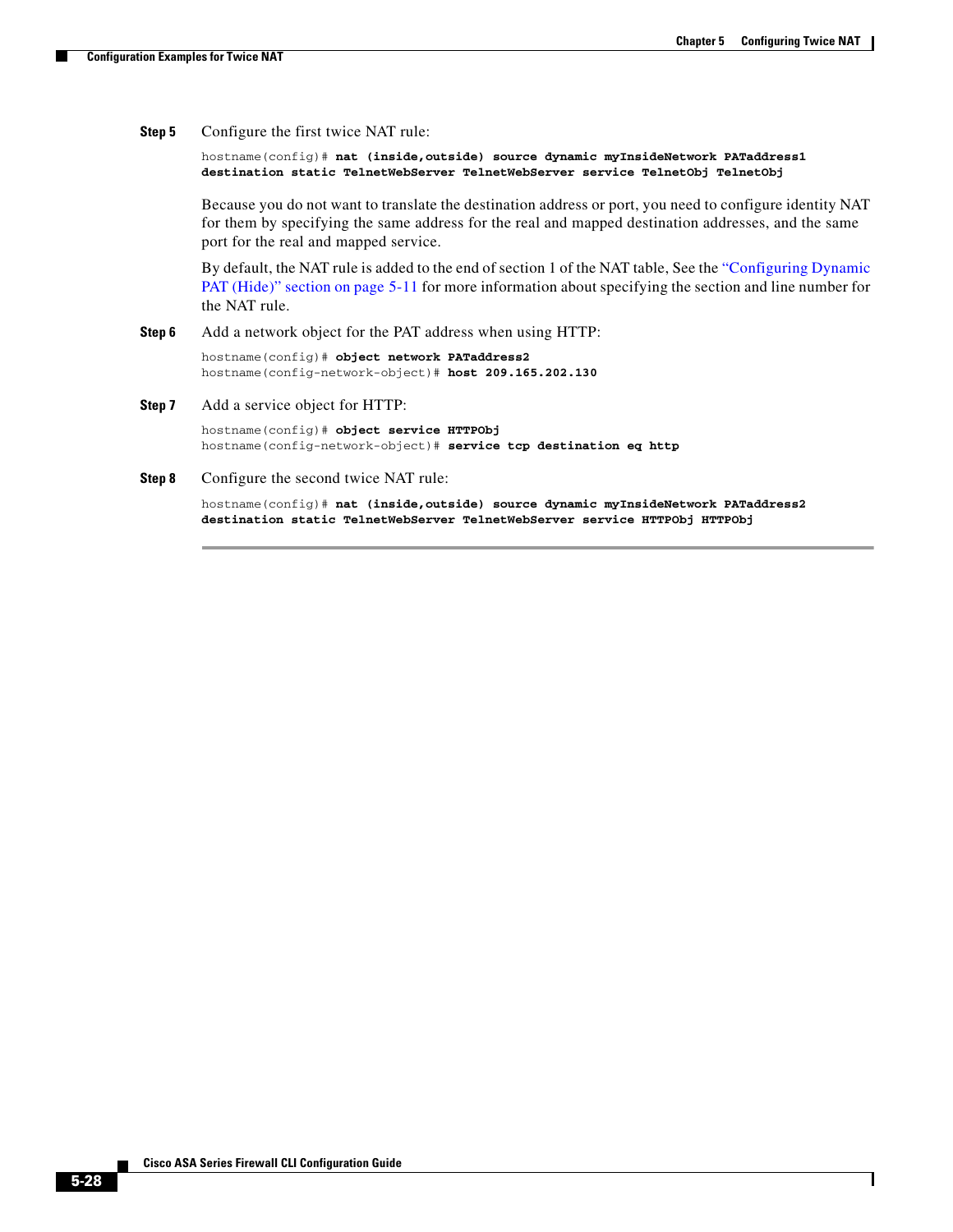$\overline{\phantom{a}}$ 

# <span id="page-28-0"></span>**Feature History for Twice NAT**

[Table 5-1](#page-28-1) lists each feature change and the platform release in which it was implemented.

<span id="page-28-1"></span>*Table 5-1 Feature History for Twice NAT*

| <b>Feature Name</b>                                     | <b>Platform</b><br><b>Releases</b> | <b>Feature Information</b>                                                                                                                                                                                                                                                                                                                                                                                                                                                                                                                                                                                                                                           |  |  |
|---------------------------------------------------------|------------------------------------|----------------------------------------------------------------------------------------------------------------------------------------------------------------------------------------------------------------------------------------------------------------------------------------------------------------------------------------------------------------------------------------------------------------------------------------------------------------------------------------------------------------------------------------------------------------------------------------------------------------------------------------------------------------------|--|--|
| <b>Twice NAT</b>                                        | 8.3(1)                             | Twice NAT lets you identify both the source and destination<br>address in a single rule.                                                                                                                                                                                                                                                                                                                                                                                                                                                                                                                                                                             |  |  |
|                                                         |                                    | We modified or introduced the following commands: nat,<br>show nat, show xlate, show nat pool.                                                                                                                                                                                                                                                                                                                                                                                                                                                                                                                                                                       |  |  |
| Identity NAT configurable proxy ARP and route<br>lookup | 8.4(2)/8.5(1)                      | In earlier releases for identity NAT, proxy ARP was<br>disabled, and a route lookup was always used to determine<br>the egress interface. You could not configure these settings.<br>In 8.4(2) and later, the default behavior for identity NAT<br>was changed to match the behavior of other static NAT<br>configurations: proxy ARP is enabled, and the NAT<br>configuration determines the egress interface (if specified)<br>by default. You can leave these settings as is, or you can<br>enable or disable them discretely. Note that you can now<br>also disable proxy ARP for regular static NAT.<br>For pre-8.3 configurations, the migration of NAT exempt |  |  |
|                                                         |                                    | rules (the <b>nat 0 access-list</b> command) to $8.4(2)$ and later<br>now includes the following keywords to disable proxy ARP<br>and to use a route lookup: no-proxy-arp and route-lookup.<br>The unidirectional keyword that was used for migrating to<br>$8.3(2)$ and $8.4(1)$ is no longer used for migration. When<br>upgrading to 8.4(2) from 8.3(1), 8.3(2), and 8.4(1), all<br>identity NAT configurations will now include the<br>no-proxy-arp and route-lookup keywords, to maintain<br>existing functionality. The unidirectional keyword is<br>removed.                                                                                                  |  |  |
|                                                         |                                    | We modified the following command: nat source static<br>[no-proxy-arp] [route-lookup].                                                                                                                                                                                                                                                                                                                                                                                                                                                                                                                                                                               |  |  |
| PAT pool and round robin address assignment             | 8.4(2)/8.5(1)                      | You can now specify a pool of PAT addresses instead of a<br>single address. You can also optionally enable round-robin<br>assignment of PAT addresses instead of first using all ports<br>on a PAT address before using the next address in the pool.<br>These features help prevent a large number of connections<br>from a single PAT address from appearing to be part of a<br>DoS attack and makes configuration of large numbers of<br>PAT addresses easy.                                                                                                                                                                                                      |  |  |
|                                                         |                                    | We modified the following command: nat source dynamic<br>[pat-pool mapped_object [round-robin]].                                                                                                                                                                                                                                                                                                                                                                                                                                                                                                                                                                     |  |  |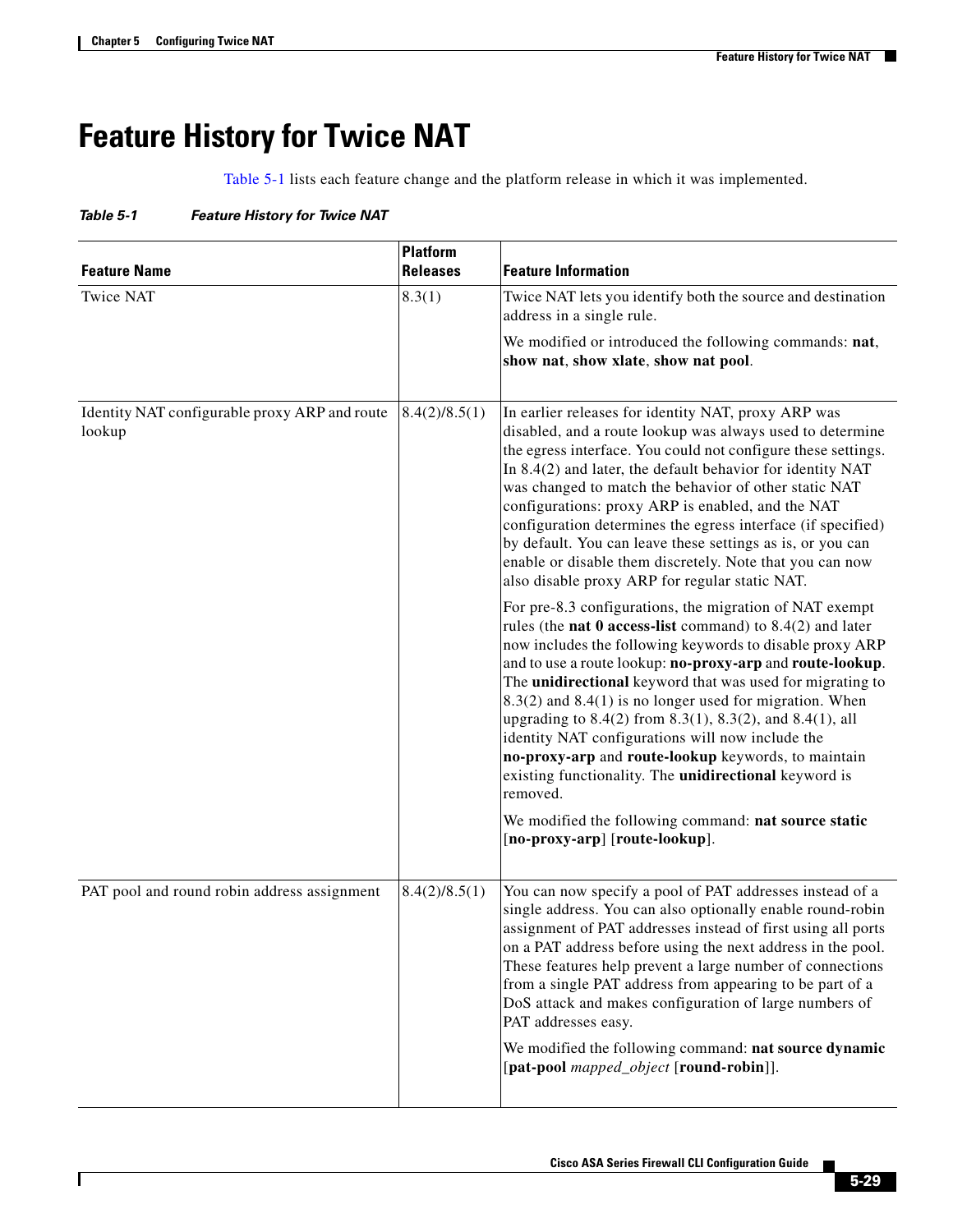**The Second Second** 

| <b>Feature Name</b>                                                            | <b>Platform</b><br><b>Releases</b> | <b>Feature Information</b>                                                                                                                                                                                                                                                                                                       |  |  |  |
|--------------------------------------------------------------------------------|------------------------------------|----------------------------------------------------------------------------------------------------------------------------------------------------------------------------------------------------------------------------------------------------------------------------------------------------------------------------------|--|--|--|
| Round robin PAT pool allocation uses the same<br>IP address for existing hosts | 8.4(3)                             | When using a PAT pool with round robin allocation, if a host<br>has an existing connection, then subsequent connections<br>from that host will use the same PAT IP address if ports are<br>available.                                                                                                                            |  |  |  |
|                                                                                |                                    | We did not modify any commands.                                                                                                                                                                                                                                                                                                  |  |  |  |
|                                                                                |                                    | This feature is not available in $8.5(1)$ or $8.6(1)$ .                                                                                                                                                                                                                                                                          |  |  |  |
| Flat range of PAT ports for a PAT pool                                         | 8.4(3)                             | If available, the real source port number is used for the<br>mapped port. However, if the real port is not available, by<br>default the mapped ports are chosen from the same range of<br>ports as the real port number: 0 to 511, 512 to 1023, and<br>1024 to 65535. Therefore, ports below 1024 have only a<br>small PAT pool. |  |  |  |
|                                                                                |                                    | If you have a lot of traffic that uses the lower port ranges,<br>when using a PAT pool, you can now specify a flat range of<br>ports to be used instead of the three unequal-sized tiers:<br>either 1024 to 65535, or 1 to 65535.                                                                                                |  |  |  |
|                                                                                |                                    | We modified the following command: nat source dynamic<br>[pat-pool mapped_object [flat [include-reserve]]].                                                                                                                                                                                                                      |  |  |  |
|                                                                                |                                    | This feature is not available in $8.5(1)$ or $8.6(1)$ .                                                                                                                                                                                                                                                                          |  |  |  |
| Extended PAT for a PAT pool                                                    | 8.4(3)                             | Each PAT IP address allows up to 65535 ports. If 65535<br>ports do not provide enough translations, you can now<br>enable extended PAT for a PAT pool. Extended PAT uses<br>65535 ports per service, as opposed to per IP address, by<br>including the destination address and port in the translation<br>information.           |  |  |  |
|                                                                                |                                    | We modified the following command: nat source dynamic<br>[pat-pool mapped_object [extended]].                                                                                                                                                                                                                                    |  |  |  |
|                                                                                |                                    | This feature is not available in $8.5(1)$ or $8.6(1)$ .                                                                                                                                                                                                                                                                          |  |  |  |

## *Table 5-1 Feature History for Twice NAT (continued)*

٠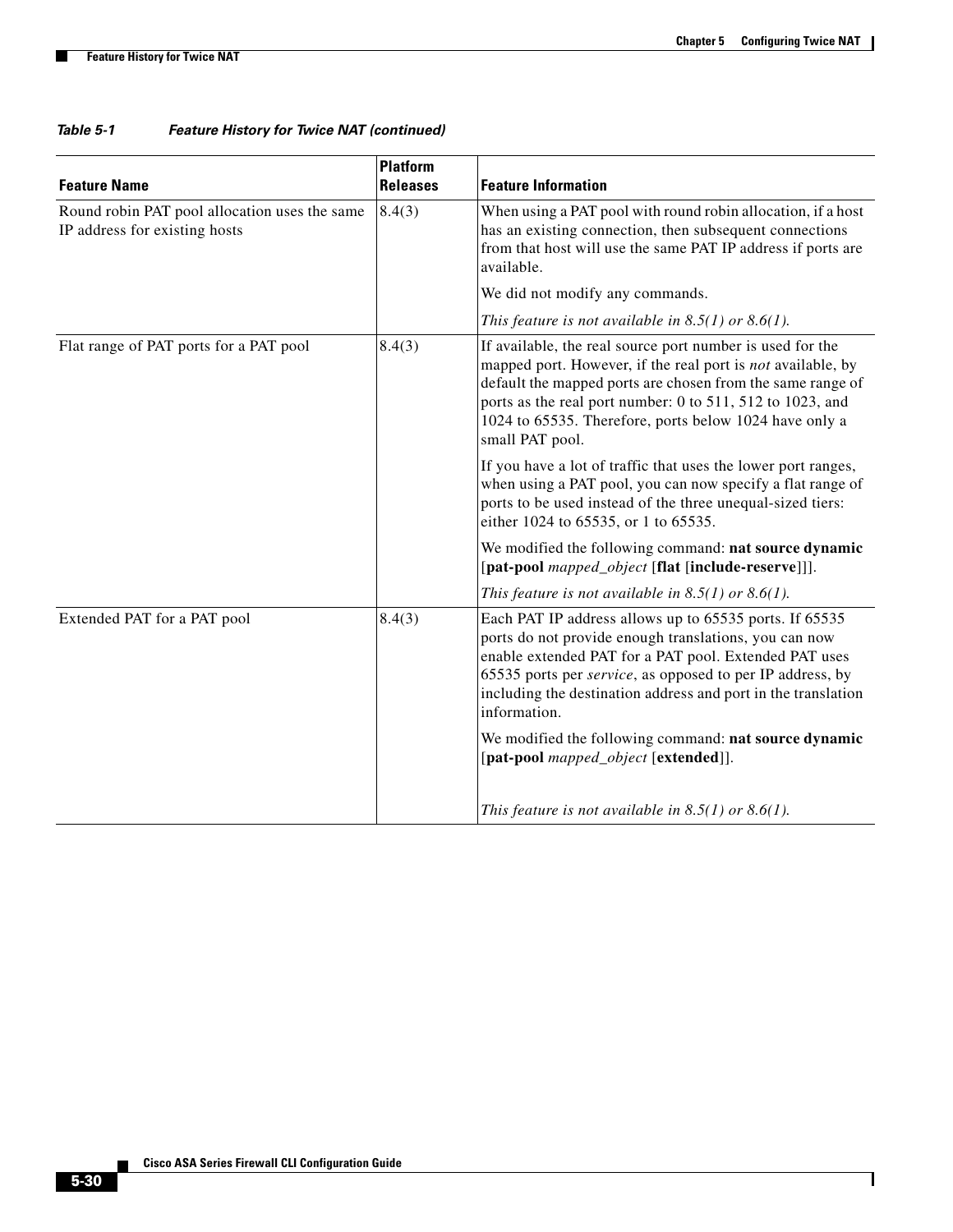$\mathbf{I}$ 

| <b>Feature Name</b>                                                                                     | <b>Platform</b><br><b>Releases</b> | <b>Feature Information</b>                                                                                                                                                                                                                                                                                                                                                                                                                                       |  |  |  |
|---------------------------------------------------------------------------------------------------------|------------------------------------|------------------------------------------------------------------------------------------------------------------------------------------------------------------------------------------------------------------------------------------------------------------------------------------------------------------------------------------------------------------------------------------------------------------------------------------------------------------|--|--|--|
| Automatic NAT rules to translate a VPN peer's<br>local IP address back to the peer's real IP<br>address | 8.4(3)                             | In rare situations, you might want to use a VPN peer's real<br>IP address on the inside network instead of an assigned local<br>IP address. Normally with VPN, the peer is given an<br>assigned local IP address to access the inside network.<br>However, you might want to translate the local IP address<br>back to the peer's real public IP address if, for example,<br>your inside servers and network security is based on the<br>peer's real IP address. |  |  |  |
|                                                                                                         |                                    | You can enable this feature on one interface per tunnel<br>group. Object NAT rules are dynamically added and deleted<br>when the VPN session is established or disconnected. You<br>can view the rules using the show nat command.                                                                                                                                                                                                                               |  |  |  |
|                                                                                                         |                                    | Because of routing issues, we do not recommend<br><b>Note</b><br>using this feature unless you know you need this<br>feature; contact Cisco TAC to confirm feature<br>compatibility with your network. See the following<br>limitations:                                                                                                                                                                                                                         |  |  |  |
|                                                                                                         |                                    | Only supports Cisco IPsec and AnyConnect Client.                                                                                                                                                                                                                                                                                                                                                                                                                 |  |  |  |
|                                                                                                         |                                    | • Return traffic to the public IP addresses must be<br>routed back to the ASA so the NAT policy and VPN<br>policy can be applied.                                                                                                                                                                                                                                                                                                                                |  |  |  |
|                                                                                                         |                                    | Does not support load-balancing (because of<br>routing issues).                                                                                                                                                                                                                                                                                                                                                                                                  |  |  |  |
|                                                                                                         |                                    | • Does not support roaming (public IP changing).                                                                                                                                                                                                                                                                                                                                                                                                                 |  |  |  |
|                                                                                                         |                                    | We introduced the following command:<br>nat-assigned-to-public-ip interface (tunnel-group<br>general-attributes configuration mode).                                                                                                                                                                                                                                                                                                                             |  |  |  |
| NAT support for IPv6                                                                                    | 9.0(1)                             | NAT now supports IPv6 traffic, as well as translating<br>between IPv4 and IPv6. Translating between IPv4 and IPv6<br>is not supported in transparent mode.                                                                                                                                                                                                                                                                                                       |  |  |  |
|                                                                                                         |                                    | We modified the following commands: nat (global<br>configuration mode), show nat, show nat pool, show xlate.                                                                                                                                                                                                                                                                                                                                                     |  |  |  |

## *Table 5-1 Feature History for Twice NAT (continued)*